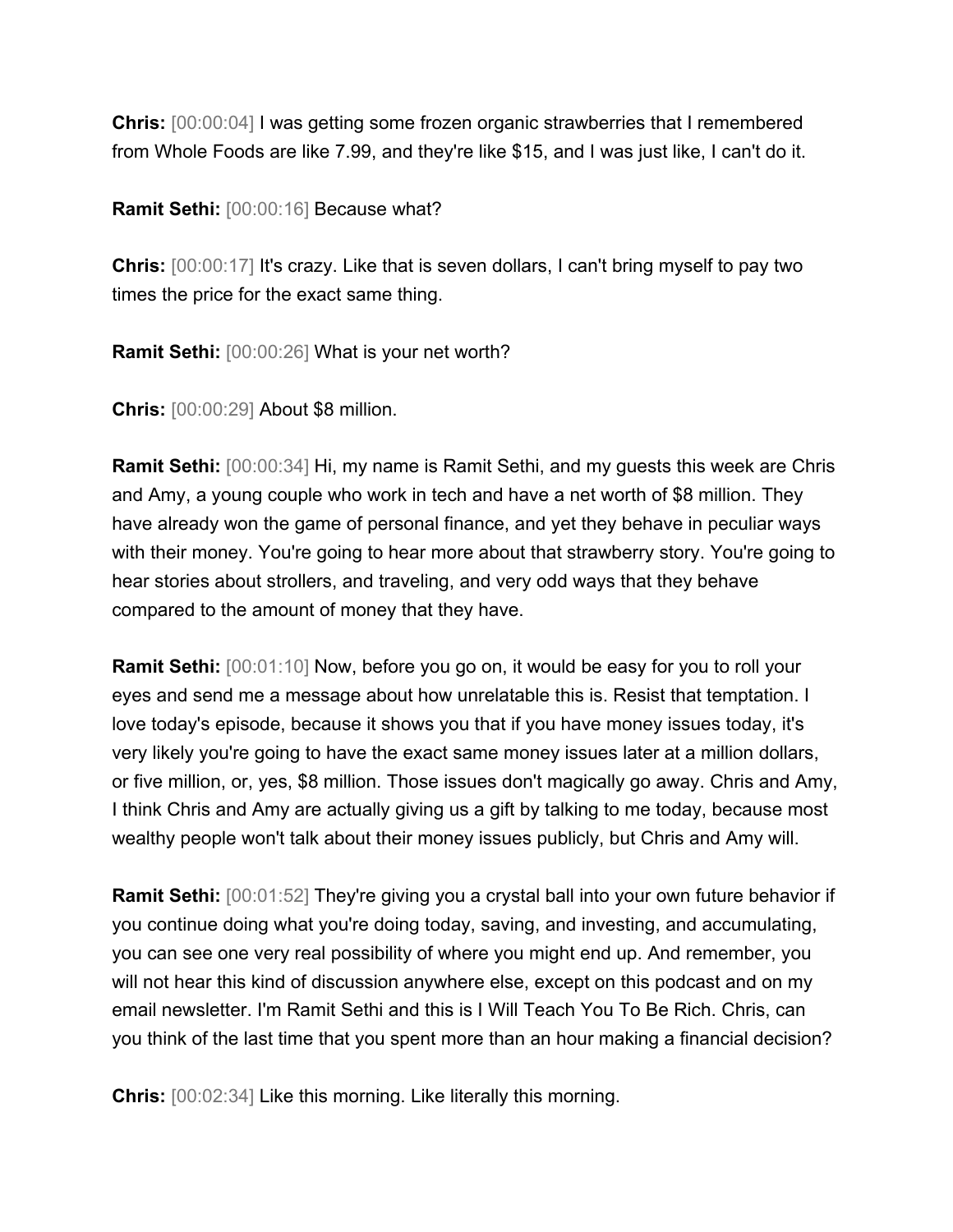## **Ramit Sethi:** [00:02:39] What was it?

**Chris:** [00:02:41] We're planning a trip, and we're trying to book flights, and we're optimizing to a degree that many would think was crazy. And we're thinking about, which hotel do we stay at? Which flight do we take? Do we leave early? Do we change which island we want to go to, because it's cheaper to fly to this other one? And I don't know. We probably, combined, spent-

**Amy:** [00:03:10] Too long.

**Chris:** [00:03:11] Like five, six more hours in the last 24 hours,

**Ramit Sethi:** [00:03:16] Five or six hours together in the last day.

**Chris:** [00:03:18] Yeah.

**Ramit Sethi:** [00:03:22] Oh, one thing I forgot to mention, Chris and Amy have a combined income of about \$600,000 per year. That's in addition to their net worth of \$8 million. Now, I'm sure I don't have to tell you that it is literally not worth their time to sweat the small stuff like this, and they know it, too, but money psychology runs deeper than basic logic. Alright, you've got to explain it to me, Chris. Tell me what's going on here.

**Chris:**  $[00:03:50]$  I love the feeling of like getting the best optimization, and we've been fortunate to rack up millions of miles, and upgrade certificates, and like figured out how to play the system. I propose to Amy, actually, I said, hey, if we want to make this easy, we could just buy flights in business class. And she's like, how much is it? I was like, I don't know, it's like \$6,000 a person.

**Amy:** [00:04:16] I barfed. Absolutely not. I'm sorry. Having lived with Chris and understanding that there are so many hacks out there in a way that you can do it first class or business class without having to pay cash outright, knowing that that exists makes it really challenging to then turn around, and say, I know I can get it somehow cheaper, but I'm just going to pay straight cash. That's not a calculation in my world.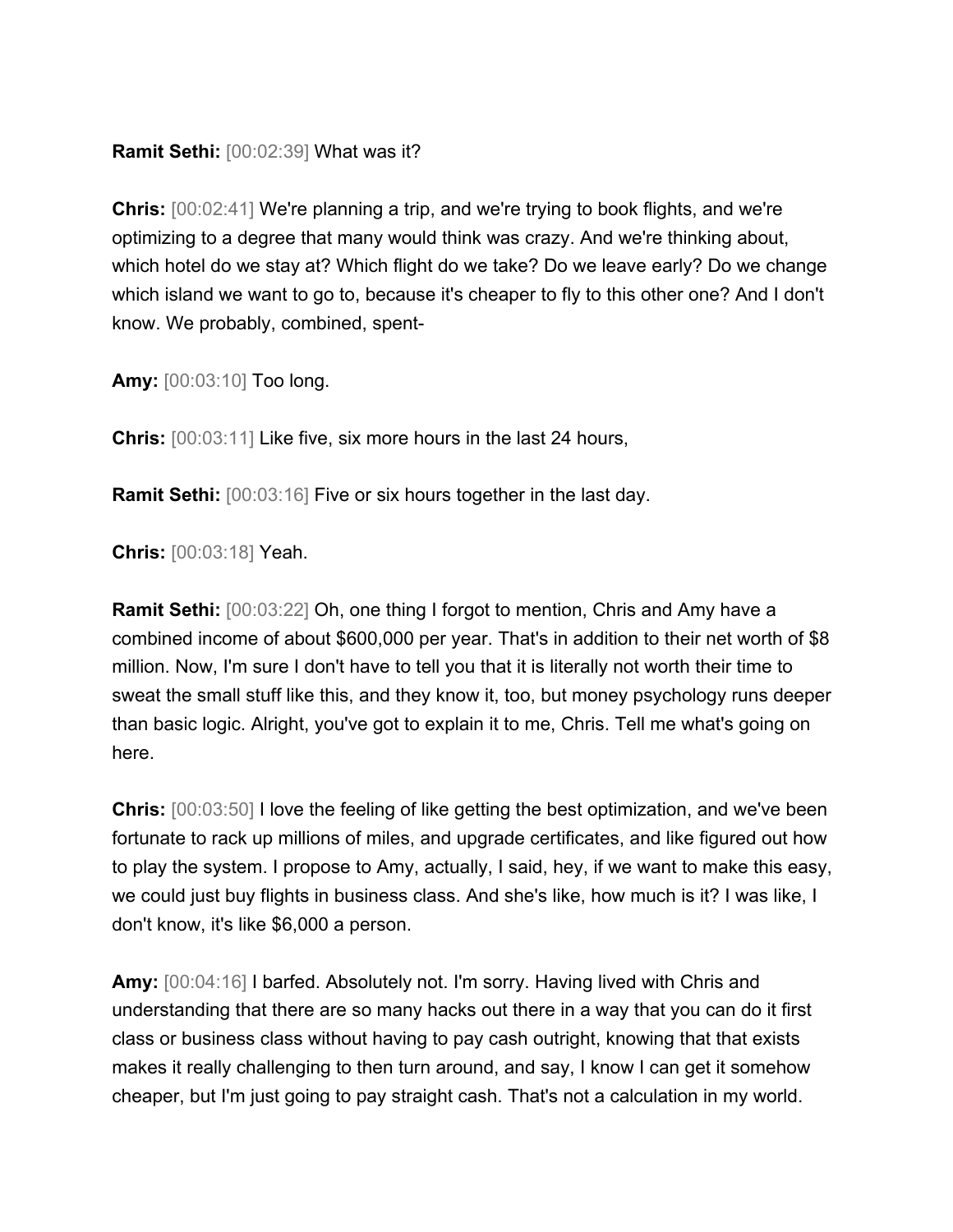**Chris:** [00:04:47] And just to be clear, I don't know if Amy was ever willing to pay for business class. That definitely never happened.

**Amy:** [00:04:54] That's fair.

**Chris:** [00:04:55] I think it was, didn't know there was a cheaper way to get things, and if that person never learned, it maybe would have made enough money to be able to pay for business class or a nice luxury hotel, fill in the blank.

**Ramit Sethi:** [00:05:10] Well, you do make enough to pay for a nice luxury hotel, right?

**Amy:** [00:05:17] Yeah.

**Ramit Sethi:** [00:05:19] Do you?

**Ramit Sethi:** [00:05:20] I don't want to tell you, you tell me.

**Amy:** [00:05:22] Well, yes, we do.

**Ramit Sethi:** [00:05:25] Just a quick reminder for everybody listening to these \$2,000 hotels being thrown around left and right, it can seem unrelatable, extravagant, out of touch. But put it into context, somebody who makes \$600,000 a year of joint income with an \$8 million net worth, a 2,000-dollar night hotel is the equivalent of a low-end motel. It's important to remember that, very, very important, because our job is not to judge somebody based on our values, or our income, or net worth, it's to take into account their values, their net worth, their money dials in rich life. So, that is why I'm really pulling out all the details here, all the juicy details, so we can understand what they want to spend their money on.

**Ramit Sethi:**  $[00:06:14]$  Let's find an example where this is not functioning correctly, maybe it's grocery shopping, what is it, where you are spending too much time to save a few dollars, and we can take a totally different approach to?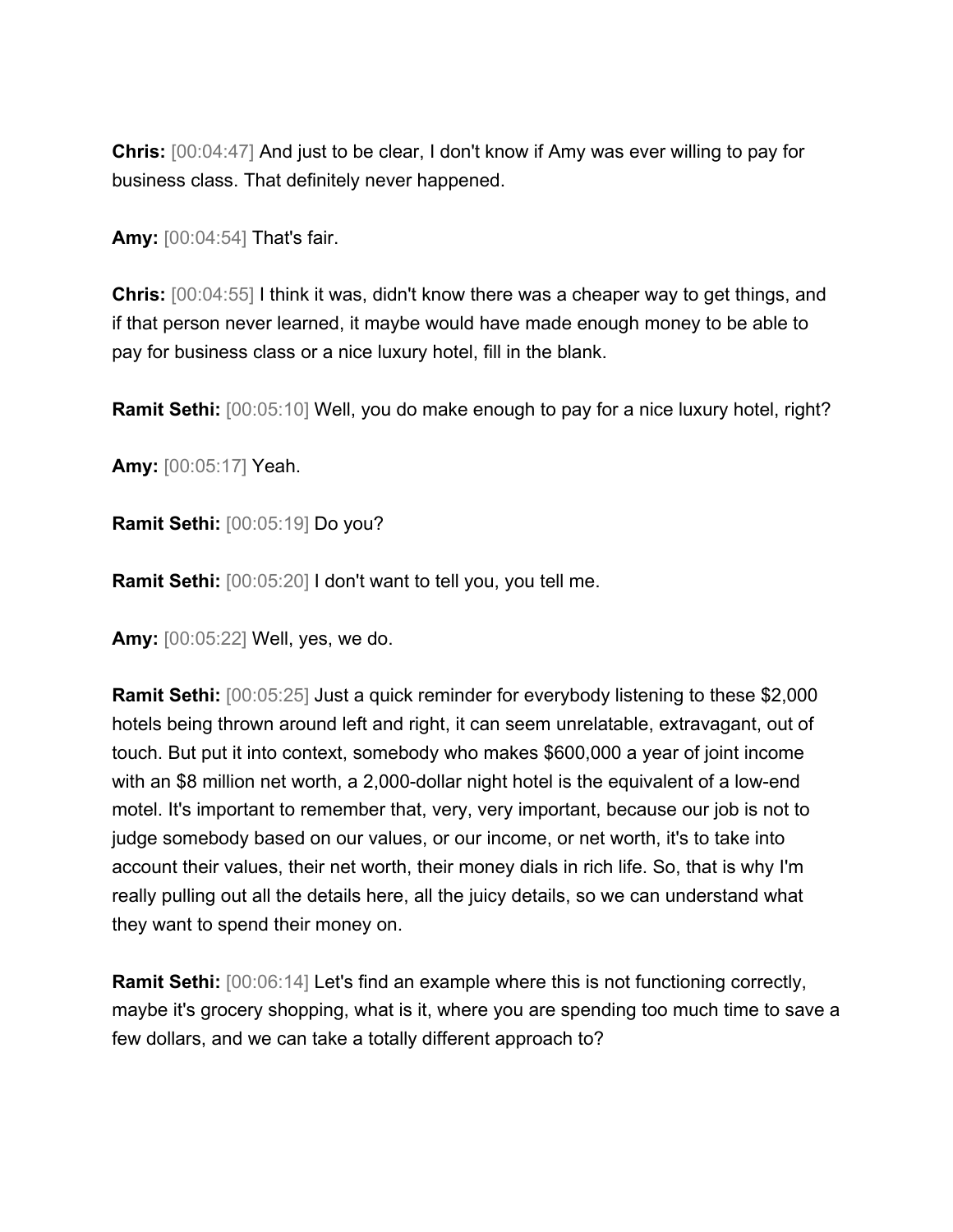**Amy:** [00:06:30] Grocery shopping is a great example. He will pull up multiple different delivery sites, and he will actually compare the cost of almond milk from one site to another. And he will actually order off of two different orders from two different delivery services to get the cheapest groceries that we need from multiple sites, as opposed to just saying, here's our grocery delivery site. We will go through. We will get what we need, put it in the car, check out, off you go.

**Chris:** [00:07:02] In the most recent example. I was like, I've been pretty happy with Amazon Fresh, right? And then, I was getting some frozen organic strawberries that I remembered from Whole Foods are like 7.99 and they're like \$15. And I was just like, I can't do it. I cannot pay \$15. It's crazy. Like that is \$7. But like if I just got the, I don't even know, it's just like, I can't bring myself to pay two times the price for the exact same thing.

**Ramit Sethi:** [00:07:36] You know what I love about this example is that we're all kind of laughing, but I actually think it's the perfect training wheels example. I think it's perfect, because here we are, we could sit here and talk about it, \$2,000 a night hotel room, but going from where you are today to that is a big, big jump. You are right, Chris. \$15 for strawberries is crazy, I agree with you, and yet you should probably order them. Why do you think I'm telling you that?

**Chris:** [00:08:15] If I were talking to a clone of myself, I'd probably tell them the same thing.

## **Ramit Sethi:** [00:08:20] Why?

**Chris:** [00:08:21] I could give you the financial reason that the cost to open up another card and pay another delivery fee probably doesn't even make it worth it, but let's assume for a second that it was worth it, it's just not worth the time. But it's hard, at least for me, to inherently value your time as much as your like salary divided by your hours worked justifies.

**Ramit Sethi:** [00:08:50] Yeah. You're exactly right. That is academic language. It sounds correct. It's technically correct, but it never changed anybody's behavior. The correct answer is to say, what kind of person and couple do I want to be? I will never,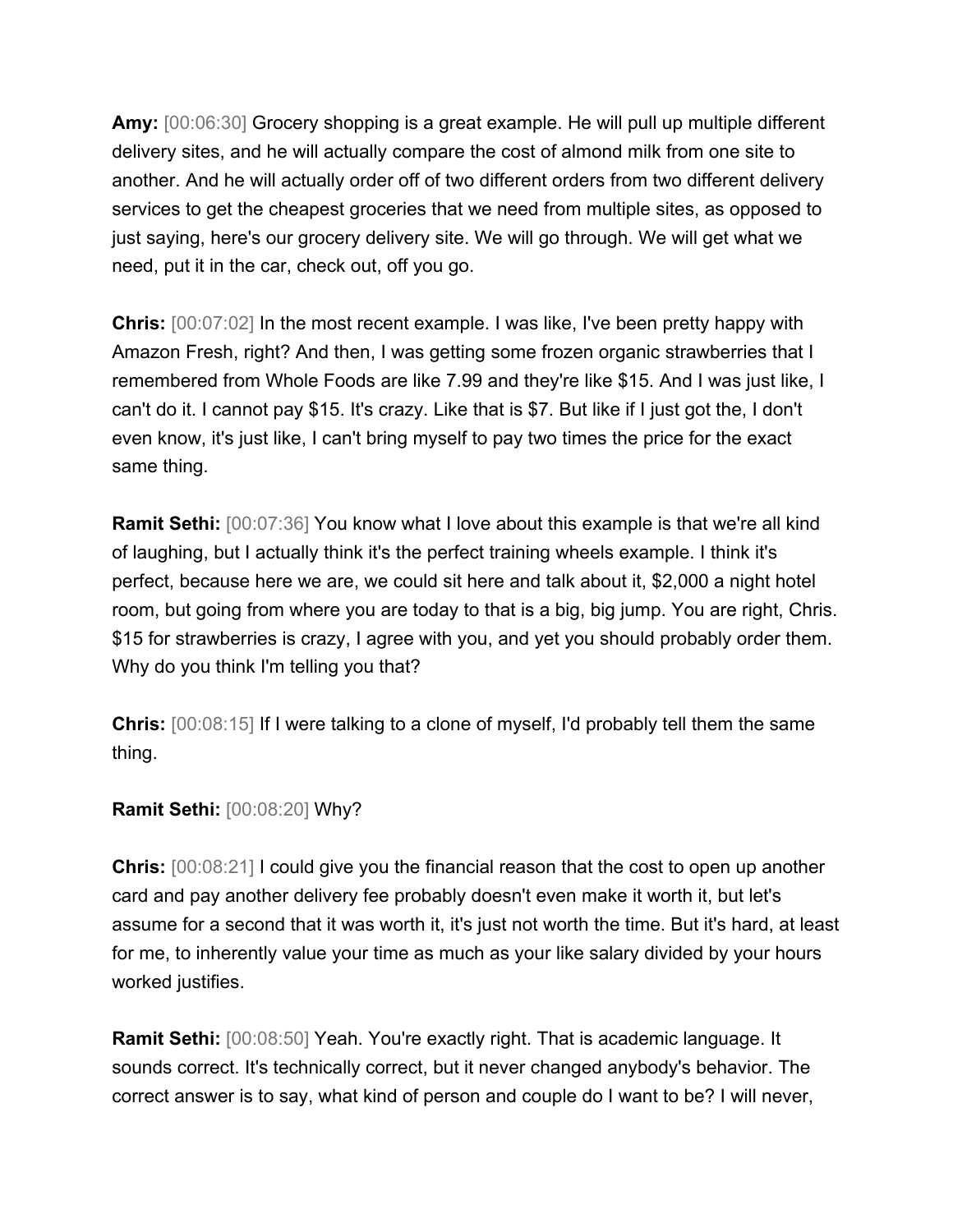ever, again, be the type of person who's comparison shopping for X, Y, Z. It's not in my identity anymore. Part of your identity is optimizing for \$7. What if you could just change that?

**Ramit Sethi:** [00:09:21] What would it be like to rewrite that part of your identity? Maybe you're too important to be looking at the price of strawberries. This is a big, big point. So much of what we do in our lives is driven by our identity. What's your identity? Here's mine. I'm a good husband. I'm a good son. I'm Indian. I graduated from Stanford. I'm a CEO and author. I like hot sauce. I'm happy to pay my taxes, and on, and on.

**Ramit Sethi:** [00:09:57] If your identity is, I would never fly business class, then just imagine what happens if you end up with lots of money, you are still going to be bound by that identity. The problem is that identity might not be serving you anymore, and that's what's happening with Chris here. Paul Graham had a great essay where he talked about keeping your identity small, because once you publicly proclaim something, it becomes hard or almost impossible to change it.

**Ramit Sethi:** [00:10:31] This is one of the reasons you hear about these anti-vaxxers who refuse to take a vaccine. It's not that they're carefully reviewing CDC data and having intellectual debates about randomized controlled trials, no, many of them have trouble deciphering a menu from Olive Garden, much less reading CDC data. Now, what's really happening is they post it on Facebook about how the government is trying to force something down their throats, and now, they can't change their identity from it.

**Ramit Sethi:** [00:10:59] Even though their own friends and family members have died from COVID, they're now essentially locked into an identity that they created for themselves. To admit that they were wrong would mean social death from their entire network. And it would mean a cascading failure of assumptions that they took to be completely and self-evidently true. That's too hard to bear.

**Ramit Sethi:** [00:11:27] So, they go on posting on Facebook, putting themselves and others at risk. I don't agree with them, I think they're morons, but you can understand the mechanics of what's going on here. Now, back to Chris and Amy, one of the ways to get at identity is to ask people what others think about them, and there is no better way to do this than the cheap test, do your friends think you're cheap? Listen.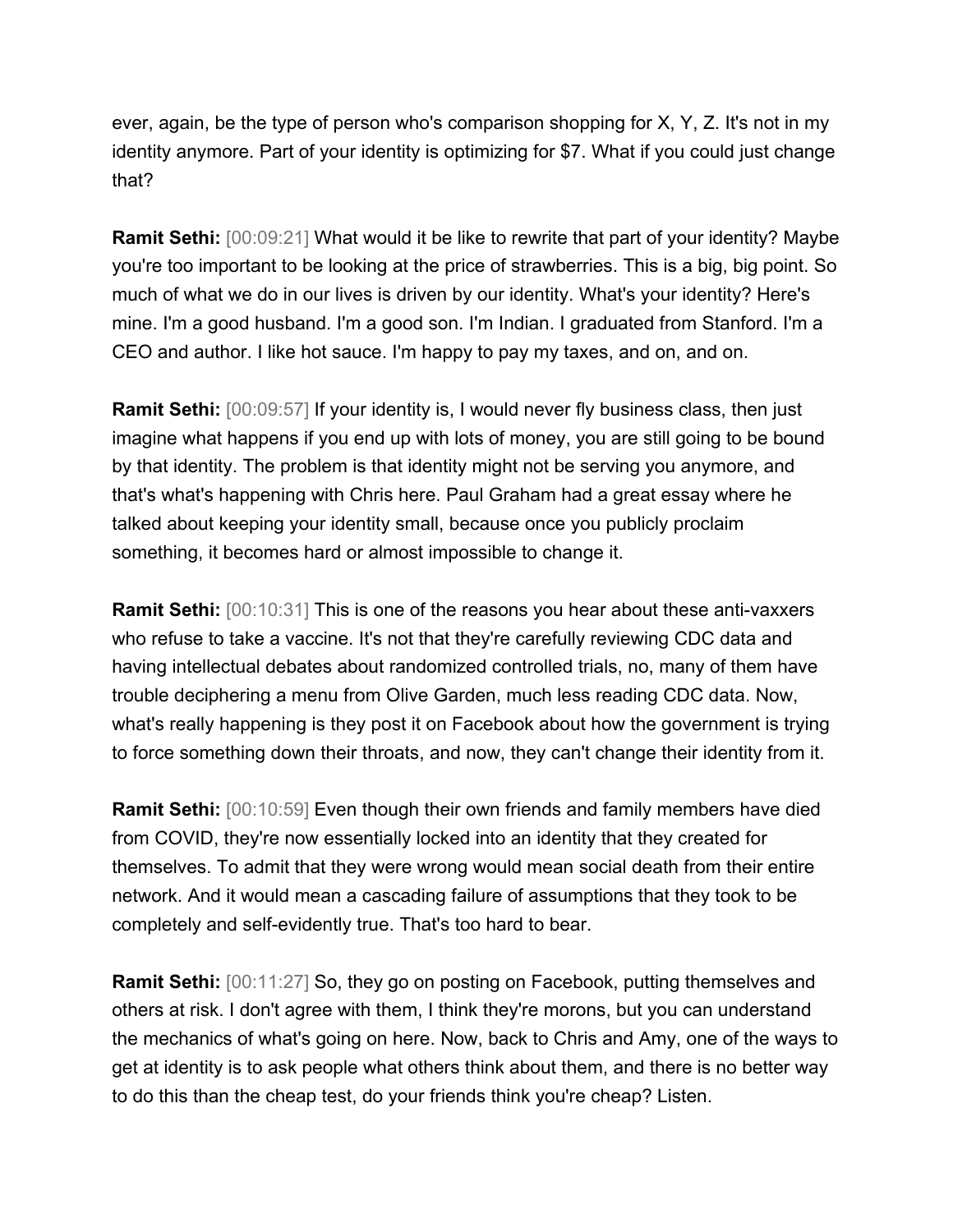**Chris:** [00:11:58] I mean, I have to assume yes, but it's not like a common, like I have to assume in more jesting ways, but I think people know that we have a nice—it's like I'm not sewing my own clothes and buying them at the thrift store.

**Ramit Sethi:**  $[00:12:15]$  I don't think you have to be sewing your own clothes to be called cheap.

**Amy:** [00:12:21] I would say our friends have enough class to approach it as, you are like the master hacker.

**Ramit Sethi:** [00:12:30] Very cleverly like smart people do, they found a way to put a positive spin on their behavior. We're not cheap, we're master hackers, we're expert deal hunters, and now that defines whether or not they're willing to spend money on things. Like it or not, you have an identity around money. It may be what you think of when you think of yourself and money. It certainly involves what other people think of when they think of you and money. But for me, the beautiful thing is you can change your identity if you want to.

**Ramit Sethi:** [00:13:04] Amy, I heard you saying no way, I'm really curious now about where that instant know came from.

**Amy:** [00:13:13] I guess, to your point, it feels frivolous to me. It feels like, am I actually getting the value for paying that? And what else could I do with that? I mean, we have a 10-month-old at home, so I'm always thinking, well, that could buy her X years of swim class or months of swim class. I could buy her a new running stroller, which it would be great as we get into running, I don't know, right? It's like all of these things. Will I actually do that? Probably not.

**Ramit Sethi:** [00:13:44] Hold on. I just had to say, the running stroller example, that seemed like it came out of left field.

**Chris:** [00:13:49] Well, we were biking down the street and we saw someone had a running stroller at the end of their driveway with little free sign on it. And so, I was like, oh, my gosh, we don't have a running stroller, I kind of like to run. And so, I drove back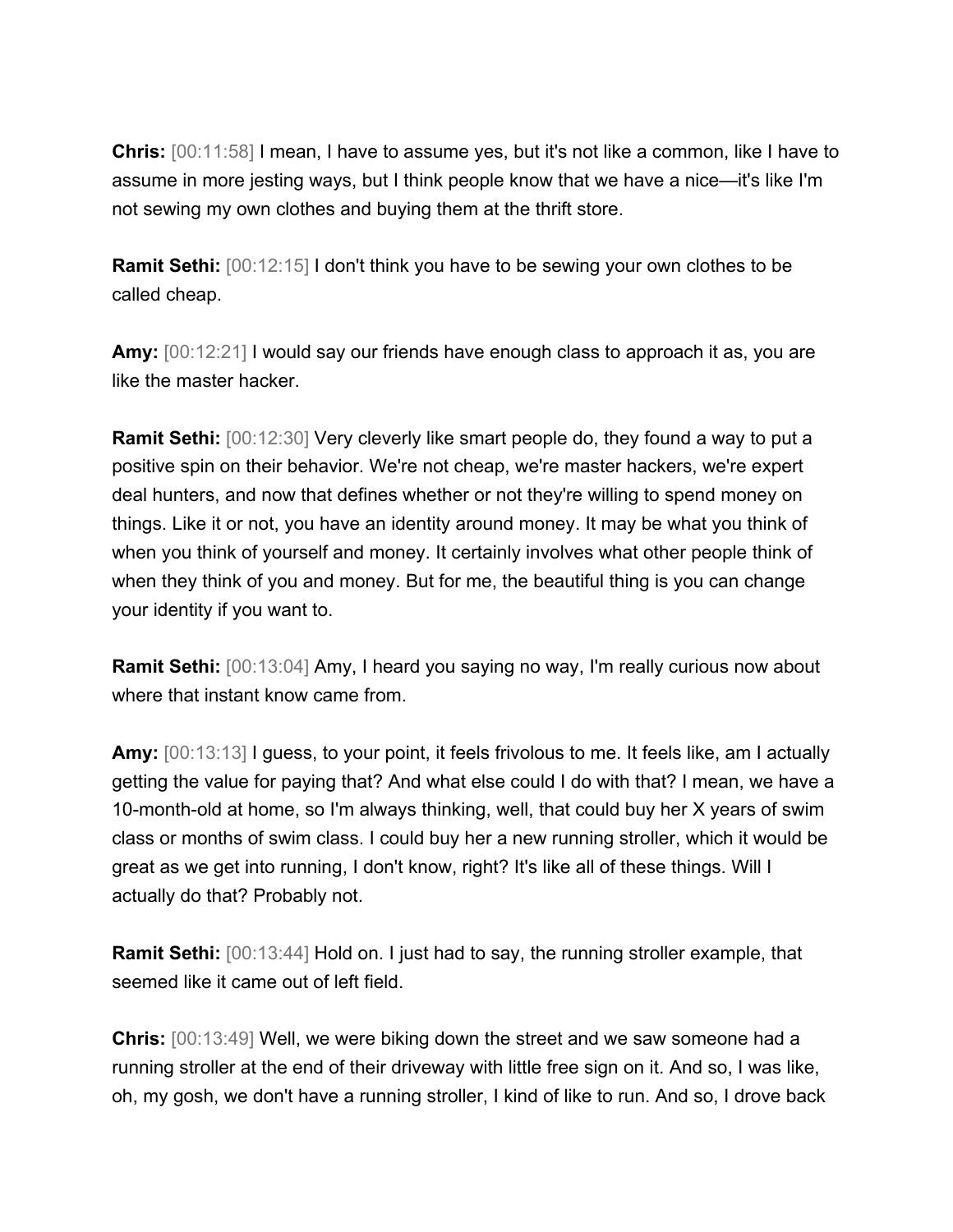and I picked it up, I brought it home, and I was like, well, it's got a flat tire, and the strap that holds the buckles in place, holds the child in the stroller, which is probably really important for a running stroller, was not there. So, now, I'm like shopping for replacement straps on the internet and like trying to see if someone on eBay has like an old version of the stroller that's totally broken, but we could get the fabric seat and thinking about cleaning it off.

**Ramit Sethi:** [00:14:33] I love Chris and Amy. I love how honest they are about their spending issues. Yeah, we're multimillionaires, and he saw a broken stroller on the side of the road, and stopped, and had to have it. Like what other couple would come on here and be that honest? Chris and Amy make over \$1 million per year if you factor in their income and the growth from their \$8 million portfolio. Okay. Approximately, real estate, blah, blah, blah. Yet, he is chasing broken strollers. Don't roll your eyes.

**Ramit Sethi:** [00:15:08] It's easy to say, haha, how stupid, but almost all of us do this on a smaller level. We develop an identity for ourselves, and when we make money, we don't adjust our mental model of what normal is. So, you end up with these martyrs who complain about how little time they have. But when you suggest spending 20 bucks to get their groceries delivered or maybe hiring someone to clean their place, they go, oh, my god, no way, why would I pay someone? I can do that myself. Yes, you could, but you probably shouldn't. As Jim Rohn said, the more successful I became, the less I was able to afford.

**Ramit Sethi:** [00:15:52] He means that he couldn't afford to mow his lawn, because his time was better spent with his family. Here's another rule that's very relevant for Chris, and that is the more money you make, it becomes more and more okay to waste some of it. What do I mean by that? I mean that in Chris's case, it's probably a good idea to just set a blanket rule that he's always going to get his groceries from one place.

**Ramit Sethi:** [00:16:23] And if occasionally that place has berries that are expensive, even \$15, just get them. Yeah, he's going to waste \$7, but he's got to move up and focus on more important things versus being constantly in the weeds on literally seven or eight-dollar questions. You can't simply tell someone these concepts about money and identity, though. It just sounds like academic jargon. You have to get them to feel it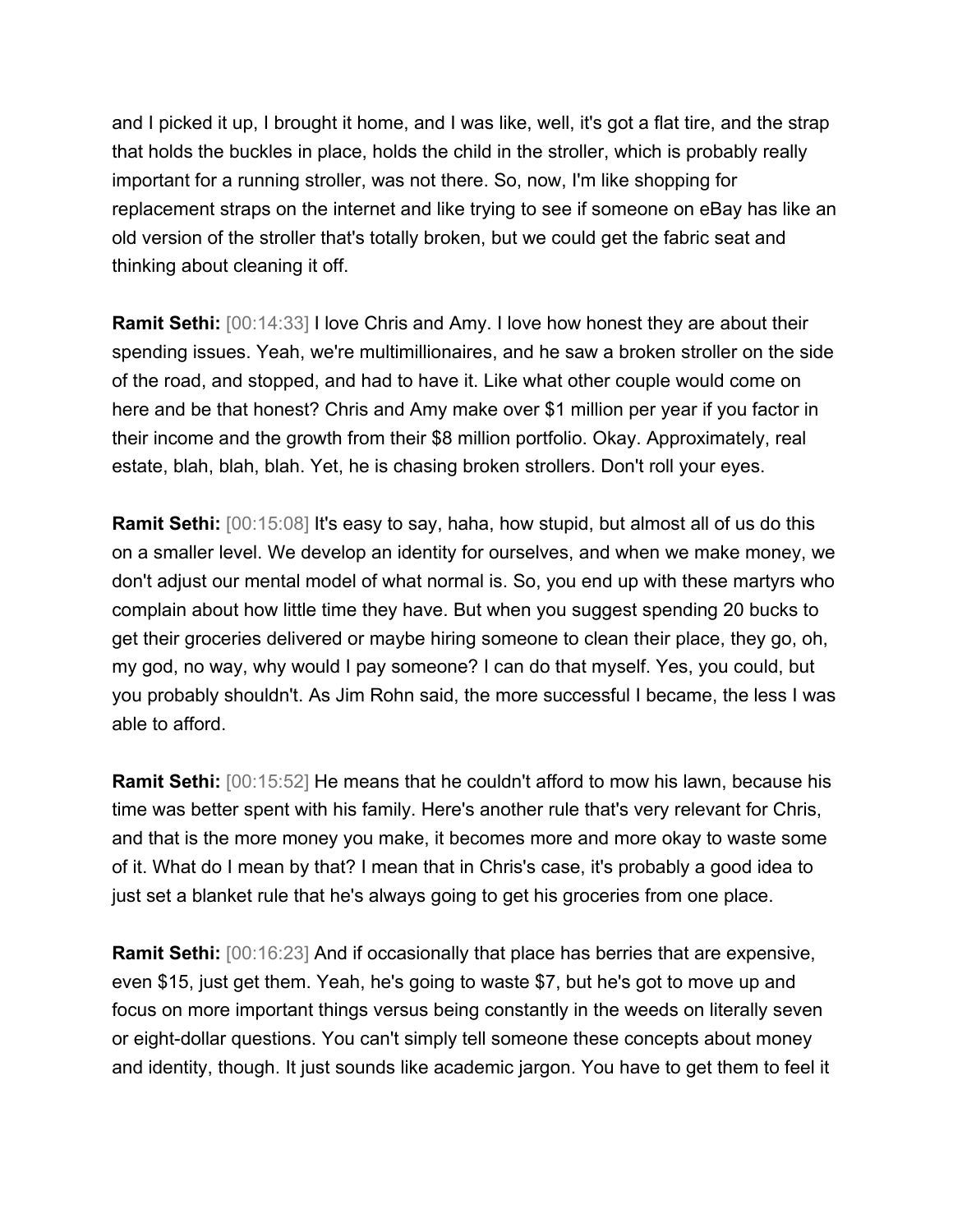themselves. So, I'm going to gently probe Chris on what his behavior is costing him, and then what it's getting him. Listen to his responses.

**Amy:** [00:17:03] I see Chris do the stroller thing, which to me, that's a hard line that I'm like, you are going too far, this is bananas, it's like beyond sanity, please stop, and let's just go take it back to the lovely yard it came from, and leave it there. We kind of like lightheartedly engage and challenge each other a bit. But at the end of the day, we still have the stroller and it's still sitting on our garage, and I'm pretty sure Chris is still looking for the missing parts.

**Ramit Sethi:** [00:17:33] Chris, is that true?

**Chris:** [00:17:35] I found the missing parts for \$100, but now, I'm convinced that there's actually a way to do it for like \$40.

**Ramit Sethi:** [00:17:45] One of these days, I'm going to see you out both running, there's going to be a wheel falling off, and you'll say, no, no, no, it's fine, I got another one on order on eBay. So, what I love hearing is there's a lightheartedness about this, and that's good. What is this kind of behavior costing both of you?

**Chris:** [00:18:04] Definitely time.

**Amy:** [00:18:06] It's a massive time suck. If I'm being completely honest, maybe a little bit of happiness just because we're not spending our time the way we want, right?

**Ramit Sethi:** [00:18:17] We talked about what it's costing you, I'm curious what your behavior is getting you. What does it get you?

**Chris:** [00:18:27] More money.

**Ramit Sethi:** [00:18:28] What else?

**Chris:**  $[00:18:31]$  I mean, there's like a real probably messed up satisfaction of being like, I know I spent so long, but I got this thing that everyone else has to pay for and I got it for less.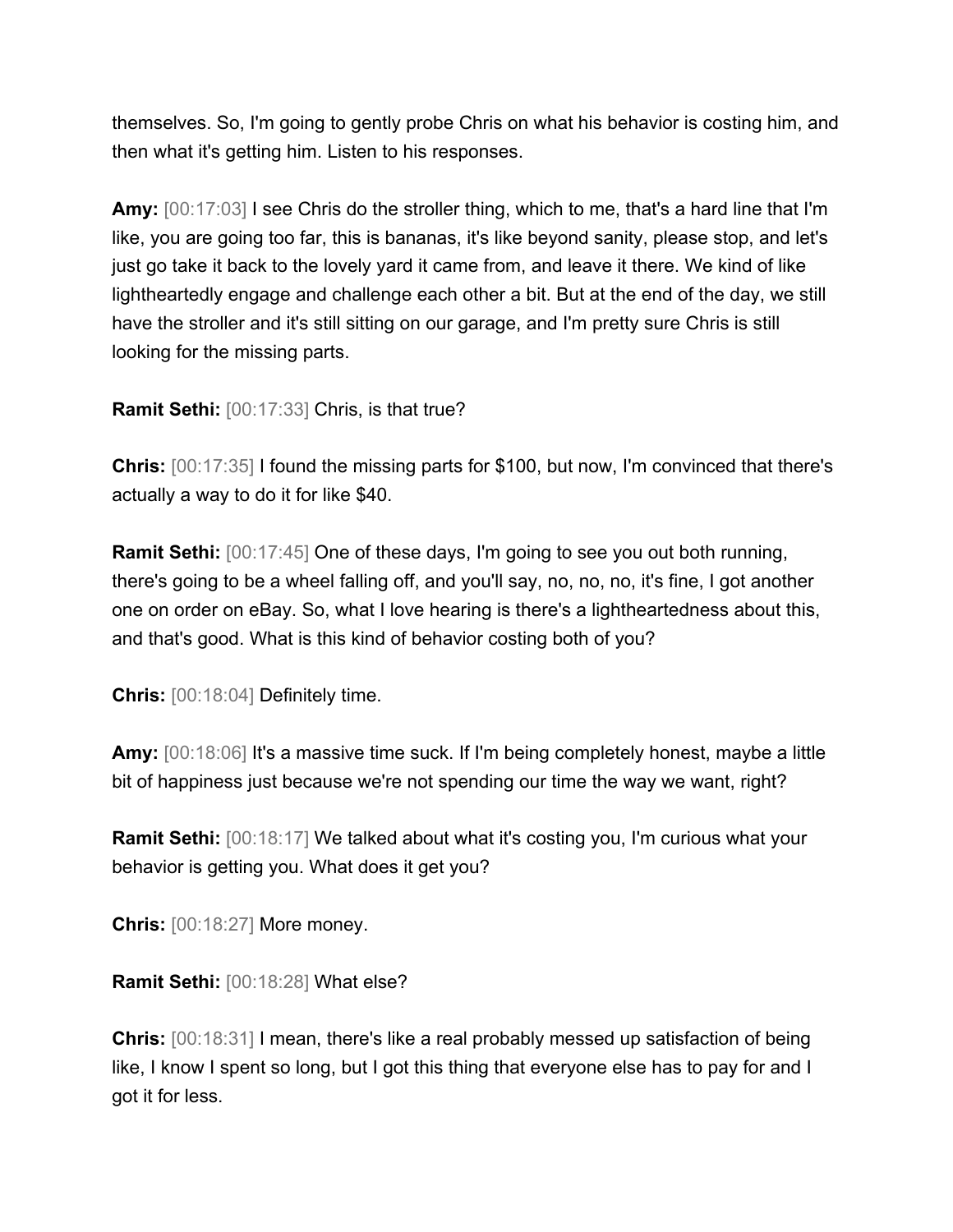**Ramit Sethi:** [00:18:44] Now, we're starting to get there. It's relatively easy for people to admit what their behavior is costing them. Amy and Chris know that it's wasting time and it's causing them stress. Fine. Easy. It's much harder for people to understand what their behavior is really getting them. Why are they doing it? What's it getting you? It's harder for people to admit this, because deep down, sometimes, the truth is uncomfortable.

**Ramit Sethi:** [00:19:11] Some of us behave in peculiar ways, because we're lonely, we want attention, we want to feel superior to others, or maybe we want to distract ourselves from a painful reality inside. That doesn't feel good to say, so we paper over these uncomfortable truths with a lot of apologizing. I know, I shouldn't do this, and we use academic jargon, like I should quantify that, and it's clearly not an ROI positive use of time, but the truth is often much less logical and much, much deeper.

**Chris:** [00:19:48] Amy said it right when I think like, therefore we won, we got the like amazing thing and we didn't have to pay for it.

**Ramit Sethi:** [00:19:53] Yeah. And what about the person who stayed at that original hotel and paid \$2,000 a night?

**Chris:** [00:20:00] They did not win.

**Ramit Sethi:** [00:20:01] What did they do then?

**Amy:** [00:20:02] Well, I've never thought about it like this, but they also won, because they are staying at an amazing hotel, and they're getting the exact experience they want, and they did not spend significant time trying to find an alternative, because time is value. So, I guess we both win in a different regard, but I would argue, we lose, in that we spend more time than the win. The feeling of the win is worth to me.

**Chris:** [00:20:37] But when I think about the win, I'm like, well, if we'd gone on to that hotel and we went on a weeklong trip, there's \$14,000. And if we really optimized it, and use all the deals, and points, and everything, we'd have a similar experience and spend \$3,000.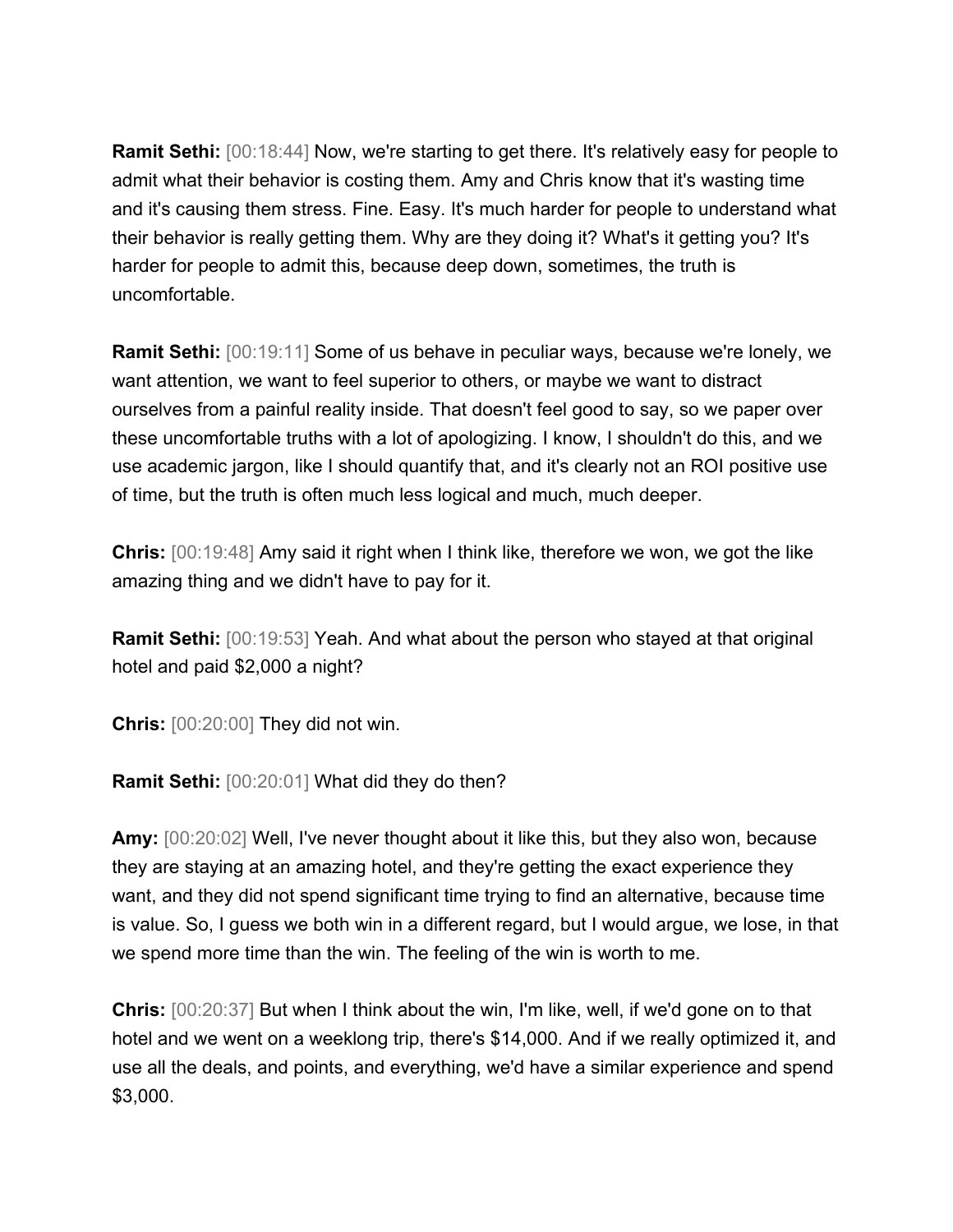**Ramit Sethi:** [00:20:55] When do you get to have the exact experience that you want? You have \$8 million of net worth.

**Amy:** [00:21:04] I laugh about this, but like there's a harsh reality here, which is we're so caught up in playing the game now that I don't see an end in sight. I don't know how it ends.

**Ramit Sethi:** [00:21:20] When do you get to choose what you want without price being a consideration?

**Chris:** [00:21:28] That one seems like a never.

**Ramit Sethi:** [00:21:31] One of my favorite things to do is to read forums where ultra high net worth people share their fucking delusional philosophies on money. I'm obsessed with this one mommy forum, it's called DC Urban Mom, and there's a discussion thread where someone who has \$30 million says they can't afford to fly private, not even once. They said, maybe when we have \$100 million, it's fucking \$25,000 to fly private.

**Ramit Sethi:**  $[00:21:57]$  I don't even care if you fly private, but you do not need \$100 million to spend \$25,000. The same forum has other threads, where someone making \$250,000 a year says, they can't go on vacation. What world am I living in? By the way, please don't write me, saying, Ramit, 250K actually isn't a lot of money if you live in one of these. I lived in all those cities. I know what you can do with \$250,000.

**Ramit Sethi:** [00:22:24] I have zero problem if you don't want to go on vacation, but I have a real problem when people use money as an excuse for not doing things that they can easily afford, things that they claim they actually want to do. I asked Chris, when do you get to make decisions without price being a consideration? His response, never. He has a net worth of \$8 million.

**Ramit Sethi:** [00:22:50] What is happening right now? You can see why I say people's feelings about how they are doing financially are highly uncorrelated with their actual financial status. Chris and Amy could have another \$20 million, but they will feel exactly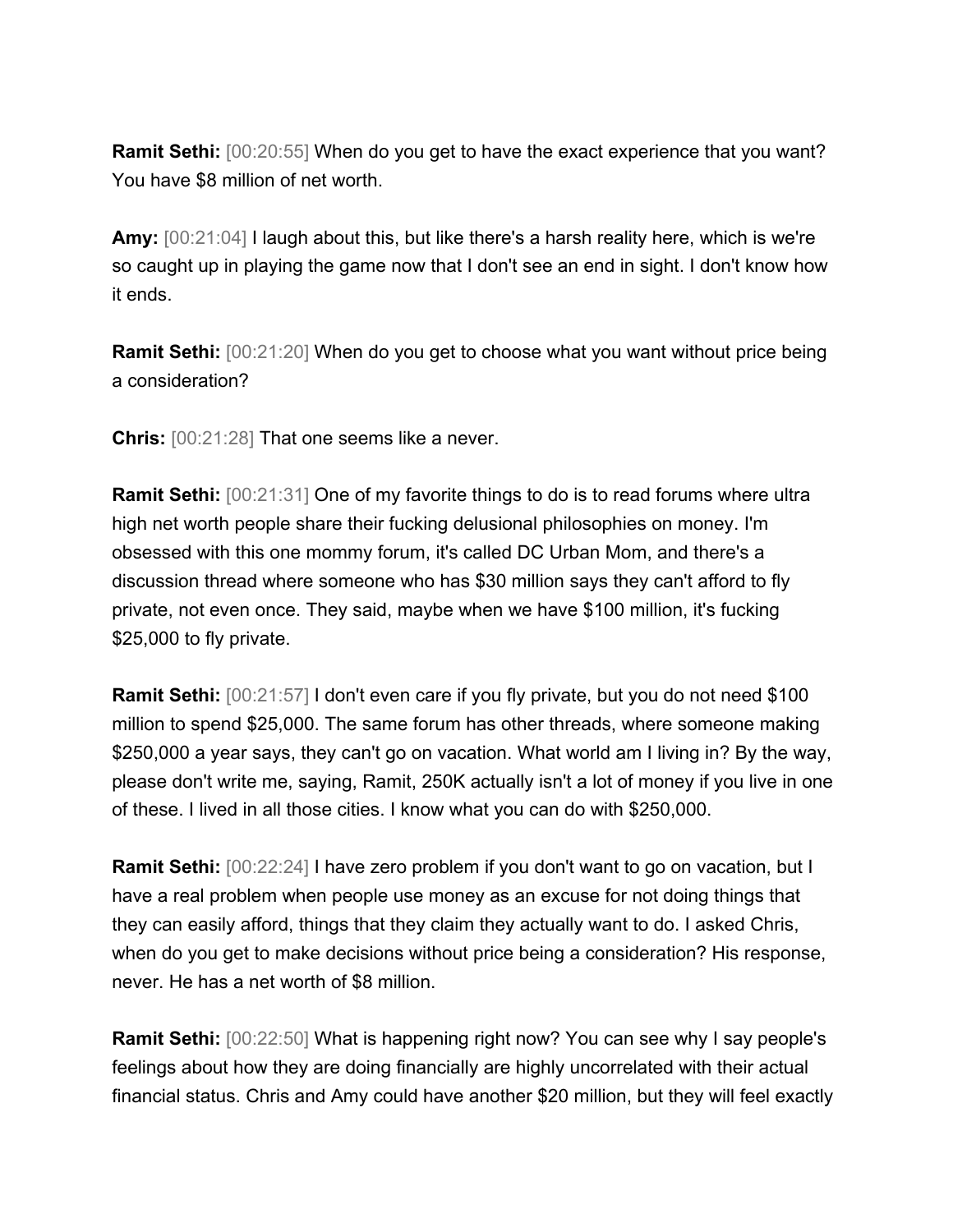the same way unless they make it a priority to change their relationship with money. Everything you talk about in terms of value is focused around functionality. Do you know that you both have so much money you don't have to justify purchasing anything to anyone ever?

**Chris:** [00:23:28] Except to each other.

**Amy:** [00:23:29] Yeah, right.

**Ramit Sethi:** [00:23:30] Exactly, right? And there's the problem.

**Amy:** [00:23:32] That's the problem.

**Ramit Sethi:** [00:23:33] That's the challenge, yes. But I hear the language used, and it's words like value, which is a good word, but I wonder if there's something in your life for each of you that you buy just because you want it.

**Chris:** [00:23:52] That cost more than \$5?

**Ramit Sethi:** [00:23:55] Costs more than \$500.

**Amy:** [00:23:59] So, I surprisingly did make a purchase that was over \$500, and I love fashion, I love shoes, there are certain things that I can just justify paying money on, because they bring me real happiness. There were a pair of shoes, a pair of sneakers that I was looking at, and Chris, I told him, because we have this rule that if either of us want to go and spend, what is it? Over \$200, we have to check in and just make sure like that it's good.

**Amy:** [00:24:34] So, I take this to Chris, and I say, hey, I really love these shoes, I'd like to buy them. And he was like, are you serious? He's like, it's for shoes, those won't last long. And I said, okay. He said, can you get them for sale somewhere? And I said, look, boy, I've tried everything I can, they don't go on sale, and no, you're not going to find any discount codes. So, I think I let them sit, and we had this back and forth for the better part of almost a year.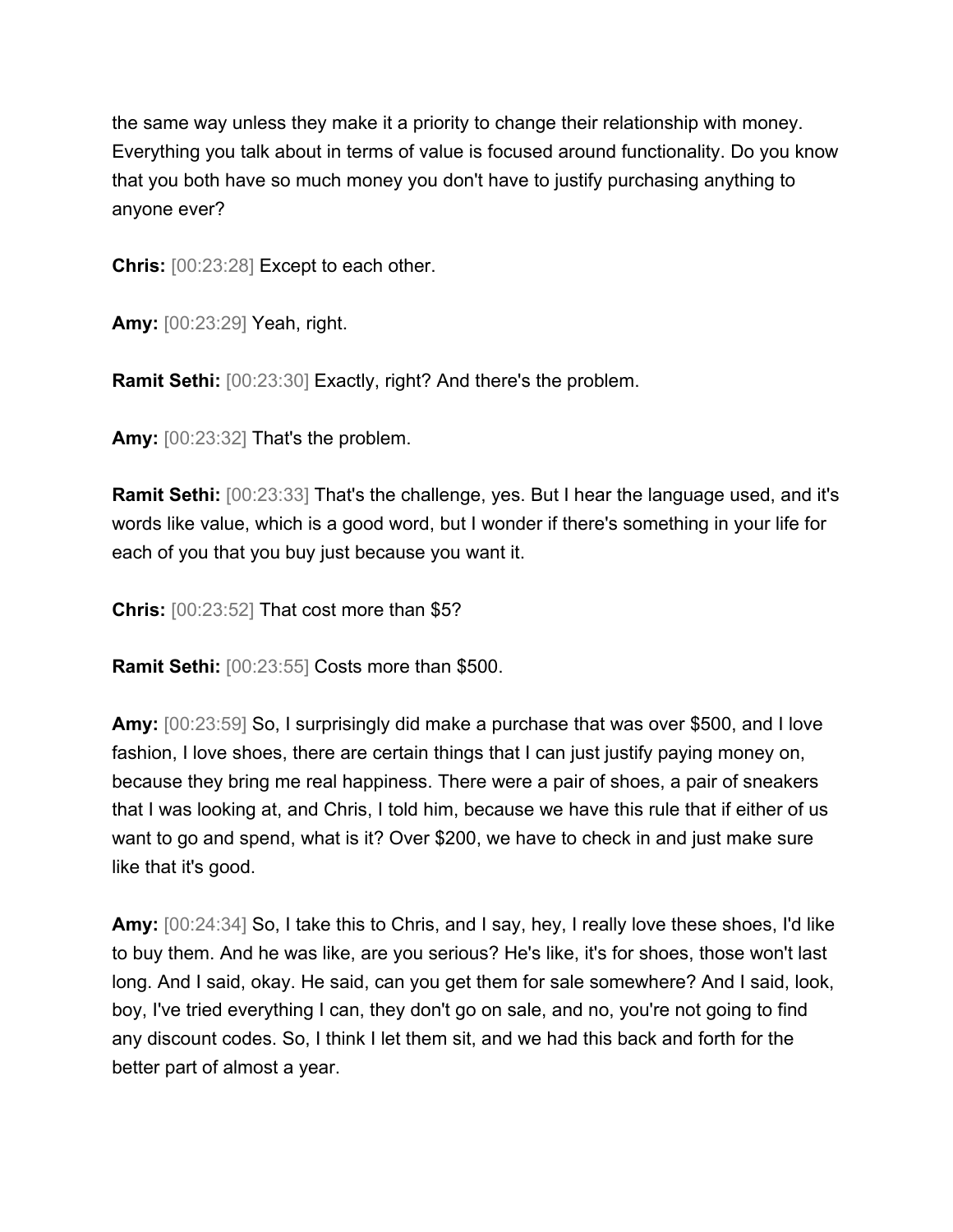**Amy:** [00:25:04] My breaking point was, so they're easy on-and-off shoes. My breaking point was, I was super pregnant, I was having to bend over, and tie my stupid shoes, and I was like, I'm not doing this anymore. They are shoes that I want. They go with everything, they're super functional, they're super versatile, they're really cute, and I'm not doing this anymore, Chris. So, guess what? Mama just went about the shoes, and I felt really happy, and I wear them all the time.

**Ramit Sethi:**  $[00:25:34]$  I love that example. I also love that you kind of offhandedly threw in a couple of functional things, such as slip-on shoes, and how long are they going to last? Yeah, okay, fine. But ultimately, bottom line, you just wanted them, and you got them. And by the way, the X hundred dollars you spent on these shoes, will it change your life in any way whatsoever?

## **Amy:** [00:26:00] No.

**Ramit Sethi:** [00:26:02] It has a zero percent change in your life. Two years from now, if you look at your finances, you will never, ever, ever be able to find that number, ever. It won't even be a decimal place.

**Amy:** [00:26:15] Correct.

## **Ramit Sethi:** [00:26:16] Okay.

**Chris:** [00:26:17] A frequent thing that I hear is, don't get me so excited about something, and then we have to have the conversation again, so like come back when like there's a thing that I can get excited about that we also will do, and that doesn't mean that you're comfortable spending on, that means like, come back to me when we have like the optimized version of this that I know we'll both say yes to, because I'm like, hey, Italy was so amazing, we should do this.

**Ramit Sethi:** [00:26:45] For 95% of people listening, you're like, what the hell is Chris talking about? An optimized version, what are we talking about here? And I wanted to show you this, because different types of people have different types of language. I remember one of my friends and I used to host a dinner series in New York, and every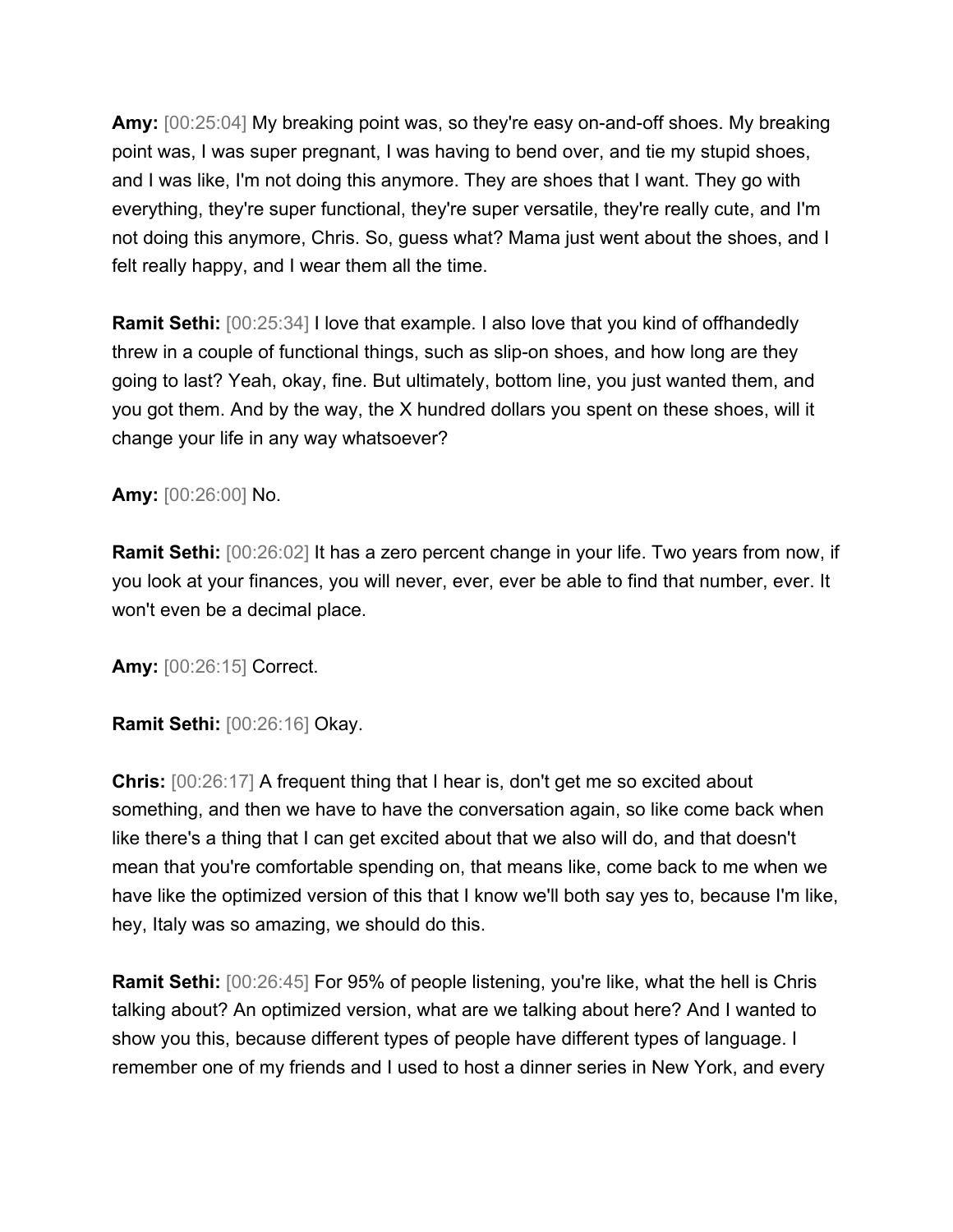month or two, we would have six people out for dinner and we would invite a lot of diverse groups of people.

**Ramit Sethi:** [00:27:11] And I remember one night, for whatever reason, we had a selfdevelopment table, lots of people from coaching, et cetera. And they were using these words and phrases like, hold the space. And at one point, I kind of mentioned, most people don't know what that means, hold the space, live your truth. That's not common parlance. And the table went completely silent. He looked at me like I was absolutely nuts. What do you mean, people don't know what, hold the space is? I go, this is not a phrase that normal people use. And they were a little bit insulted. Okay. What do you mean, normal people? Why? Because everyone in their world had that worldview.

**Ramit Sethi:** [00:27:53] They use the same language, the same concepts, frameworks. Chris, in tech, uses words and worldviews that other people in tech use, so does Amy. That's the world that they're living in. And so, they're reinforcing each other with these phrases, and these frameworks, and worldviews. One of those worldviews is that we need to optimize. This is super, super tech. Tech people love to optimize. Sometimes, I just want to say, please shut up, I don't want to hear anything about optimizing anything anymore, just stop.

**Ramit Sethi:** [00:28:27] Sometimes, you can over-optimize. Sometimes, you don't need to optimize at all. Do you optimize when you give your mom or dad a hug? No. Sometimes, you just do something, because it's good, it's the right thing to do. So, one of the things that I can do when I work with people is to kind of gently nudge them out of this worldview that they think everybody else sees. For example, with Chris Namie, maybe we don't need to optimize all the time, maybe we can just get a pair of shoes, because we want it.

**Amy:** [00:28:59] Yeah. I mean, he pitched me on Italy and he got me so excited about it, and then he came back, and said, Greece is supposed to be very comparable, the weather's slightly better, and by the way, it's much cheaper. And so, suddenly, we pivoted to Greece, which I fully support. But now, I've gone so deep down the Italy train that I have to like reorient myself around Greece, which I haven't done as much research around, and I just don't have the same elements to get super excited about in me yet.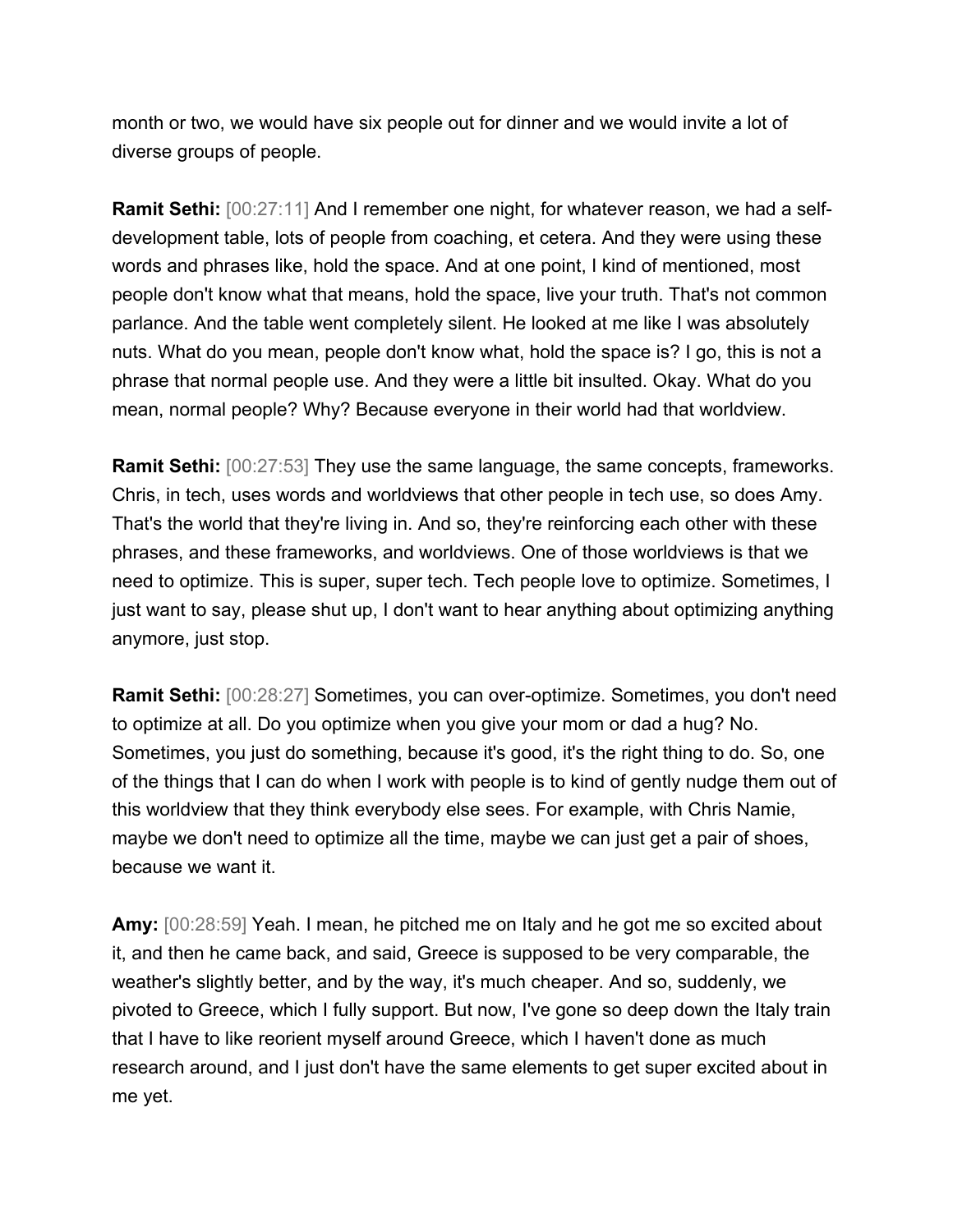**Ramit Sethi:** [00:29:38] So, the two of you are optimizers, and you get into an optimization loop, where each of you optimizes, and then, well, come back and let me know about this. But what you don't truly internalize is that this optimization is not making you happy. What kind of couple do the two of you want to be? How would you describe, in a few words, what kind of couple the two of you want to be?

**Amy:** [00:30:11] Honestly, I love us. Like I love our relationship. I love the couple we are. I think like we have a good banter. I think we make each other laugh. We're both very responsible, and respectful, and receptive to each other's needs, so I personally feel really happy. I think the financial bit, though, is a challenge, and that financially, I would say we are doing well and we don't have the burden of having to stress about how we pay for things, how do we cover bills? But we are completely irrational in trying to find a deal. And for me, what I would like to see different moving forward is us still being ultra responsible with how we spend, but in a way that actually drives happiness and meaning as opposed to everything having to be like a wind, because it was a better deal for us. So, if we can remove that bit-

**Chris:** [00:31:16] In a few words.

**Amy:** [00:31:18] I don't know how to summarize that.

**Chris:** [00:31:21] No, I mean, I think. I think we're like a fun, goofy couple that loves to travel, and explore the world, and do fun stuff. I like want to maximize the experience of life.

**Amy:** [00:31:35] Yeah.

**Ramit Sethi:** [00:31:36] Oh, I love that.

**Amy:** [00:31:38] Yeah, me too.

**Ramit Sethi:** [00:31:38] You want to maximize the experience of life, what does that mean, Chris?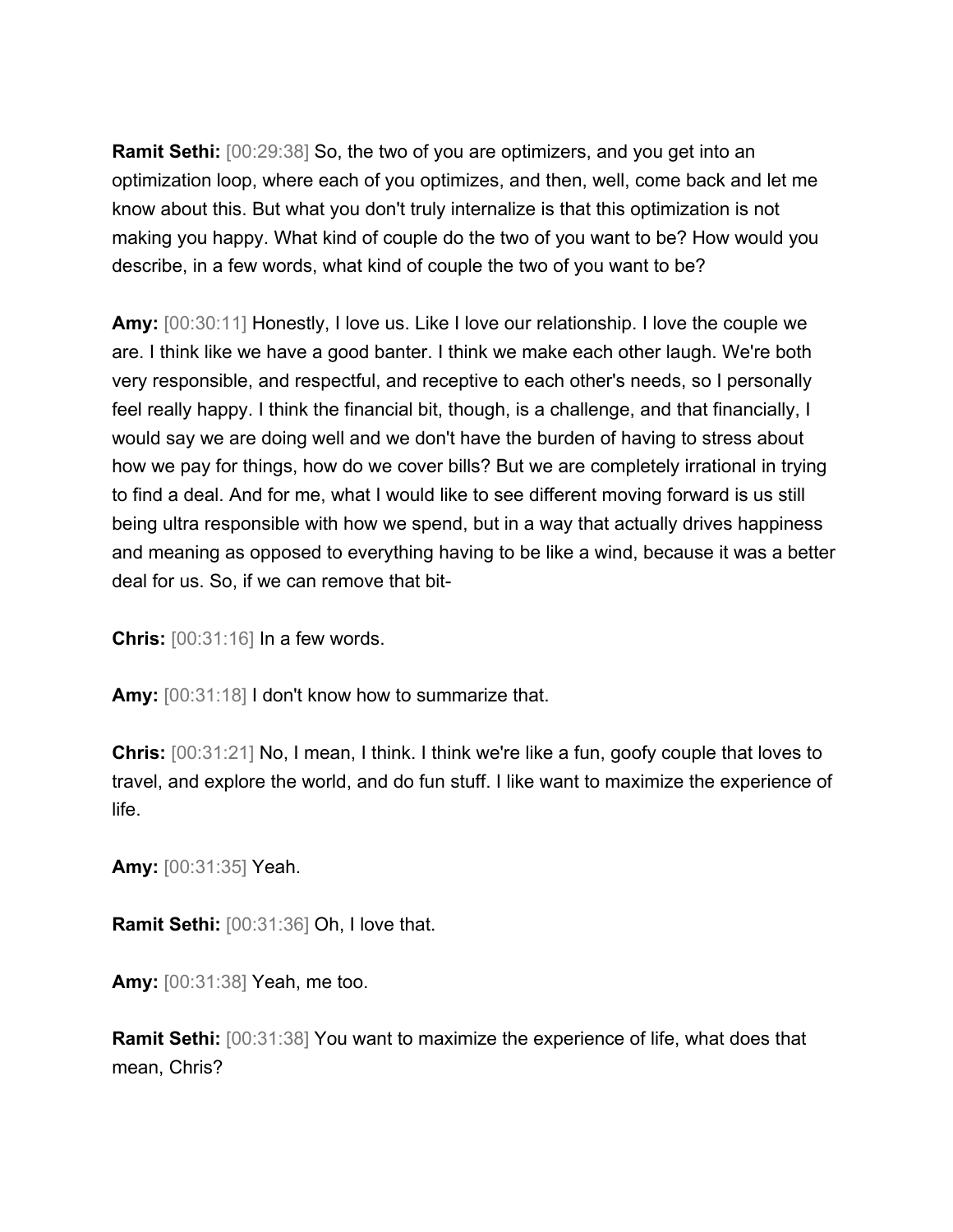**Chris:** [00:31:42] It's just when you're—like in every opportunity to do something, make it the most. And that doesn't always mean, go to a place and do everything there, right? The experience of life could be letting yourself unwind and go nowhere. We might just go to the hotel for two days and do nothing. And like for that part of time, that's maximum, but the next day, we might go on a food tour, we might make sure we meet a local, and go around and see things.

**Ramit Sethi:** [00:32:09] I love the vision and I can tell it excites both of you. I also think that we all can agree that the way you are treating your money is not honoring that vision. Is that fair to say?

**Chris:** [00:32:23] If you assume that we want to continue this vision forever, obviously, for as long as we live, and you irrationally assume that like we could spend all of our money and run out, like then you could—like I think that's what like always goes through my head.

**Ramit Sethi:** [00:32:39] You cannot run out of money.

**Chris:** [00:32:42] I don't think that's true.

**Ramit Sethi:** [00:32:44] Yeah, it's true.

**Amy:** [00:32:45] Compounding interest.

**Ramit Sethi:** [00:32:47] You are so far down the frugality, border, not border line, cheap world, that it is impossible for you to run out of money. Not to mention that your money continues to compound, and just in a few years, you'll have close to \$40 million, and more, and more, and more. At that point, it actually becomes almost financially impossible to spend it all. So, yes, if you were a very irresponsible new athlete with this kind of money, of course, you could go bankrupt. But the two of you, do you think either of you will ever let that happen?

**Amy:** [00:33:26] No.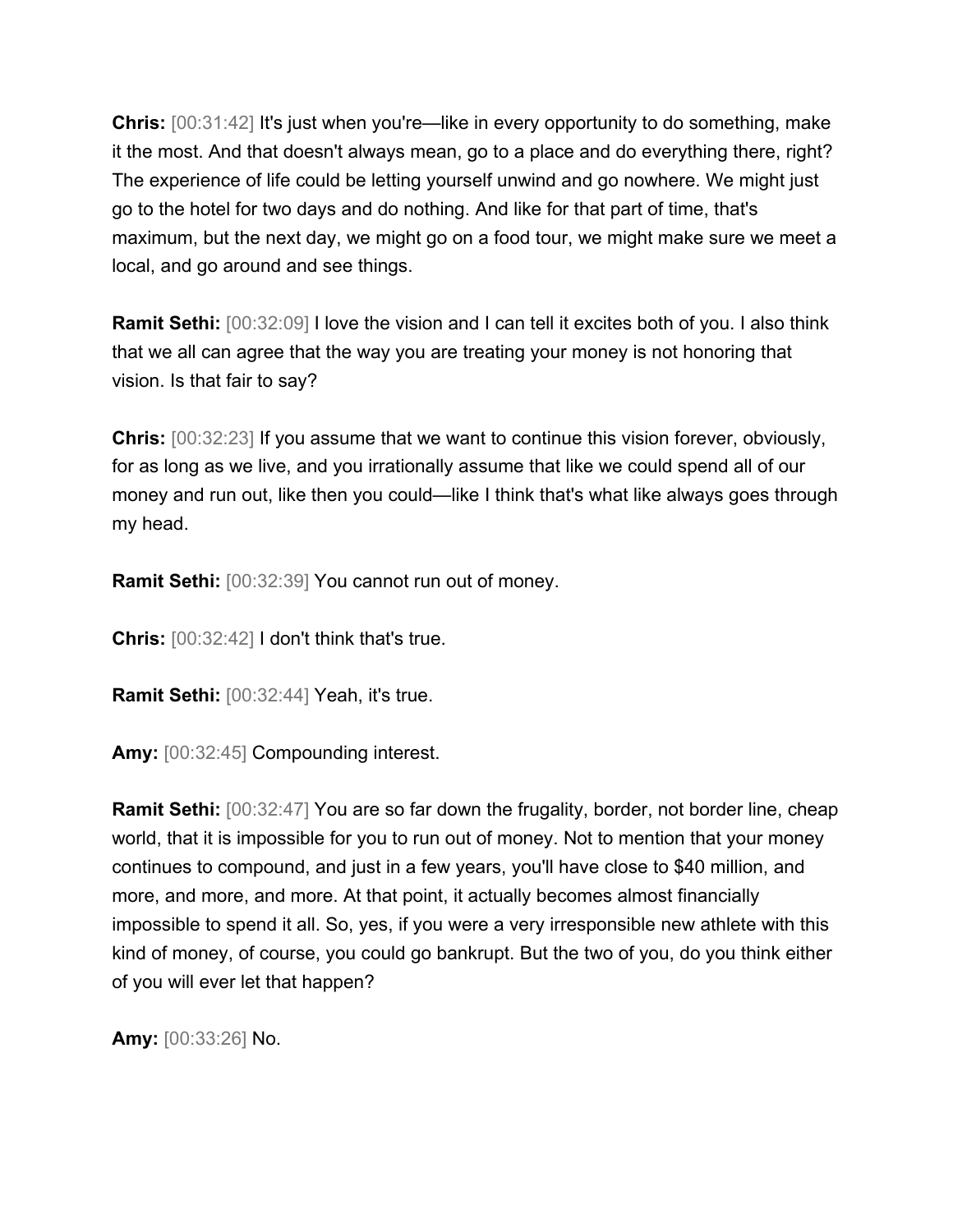**Chris:** [00:33:27] I don't think we'd let it happen, but I think we pride ourselves on not having played the Keep It Up With the Joneses game. And so, maybe there's some hidden fear that like, oh well, you buy one pair of \$500 shoes, now, you have 50 pairs, and now-

**Ramit Sethi:** [00:33:44] Chris, it's not a hidden fear. It's out in the open, like all of us can see it and hear it. It's not hidden at all. You took a stroller on somebody's driveway, and now, you're going to go put it back. It's not hidden. So, let's kind of reorient the way that we think about money. You have played for so long, defense, you've played not to lose, that it's becoming very difficult for you both now to play to win.

**Ramit Sethi:** [00:34:16] And so, what I would love to see is you mentally turning the page on your relationship from chapter one to chapter two of your lives. Chapter one was about safety, and emergency funds, and accumulation, and worrying about risk, and all these calculators that you do all the time. But then, you won, and you won really early in life. And you worked hard. It's not like it was just given to you. You both worked hard. And so, you get the privilege, but also the burden of the opportunity of turning the page to chapter two, and saying, oh, my gosh, we won.

**Ramit Sethi:** [00:34:56] Now, what do we do with the rest of our lives? And this is really hard, because it means you have to relook at everything. I asked my trainer a long time ago, I was kind of stuck on doing pull ups. And I said, how do I do more pull ups? Like what's the alternative? And he thought for a second, you what he said? He said, if you want to do more pull ups, do more pull ups. And so, sometimes, the way to change the way you feel is to start by changing your behavior. So, if you were to change your behavior with these groceries, Chris, what would that look like?

**Chris:** [00:35:33] It would just be committing in advance. I am just going to go to this place, and buy everything, and not look anywhere else.

**Ramit Sethi:** [00:35:40] I agree. You have to get out of these three-dollar questions, and in your case, get into the \$300,000 questions. For Chris and Amy, because of their considerable net worth and their annual income, a \$2,000 a night hotel is a three-dollar question. That's not something they should really be thinking about. Instead, they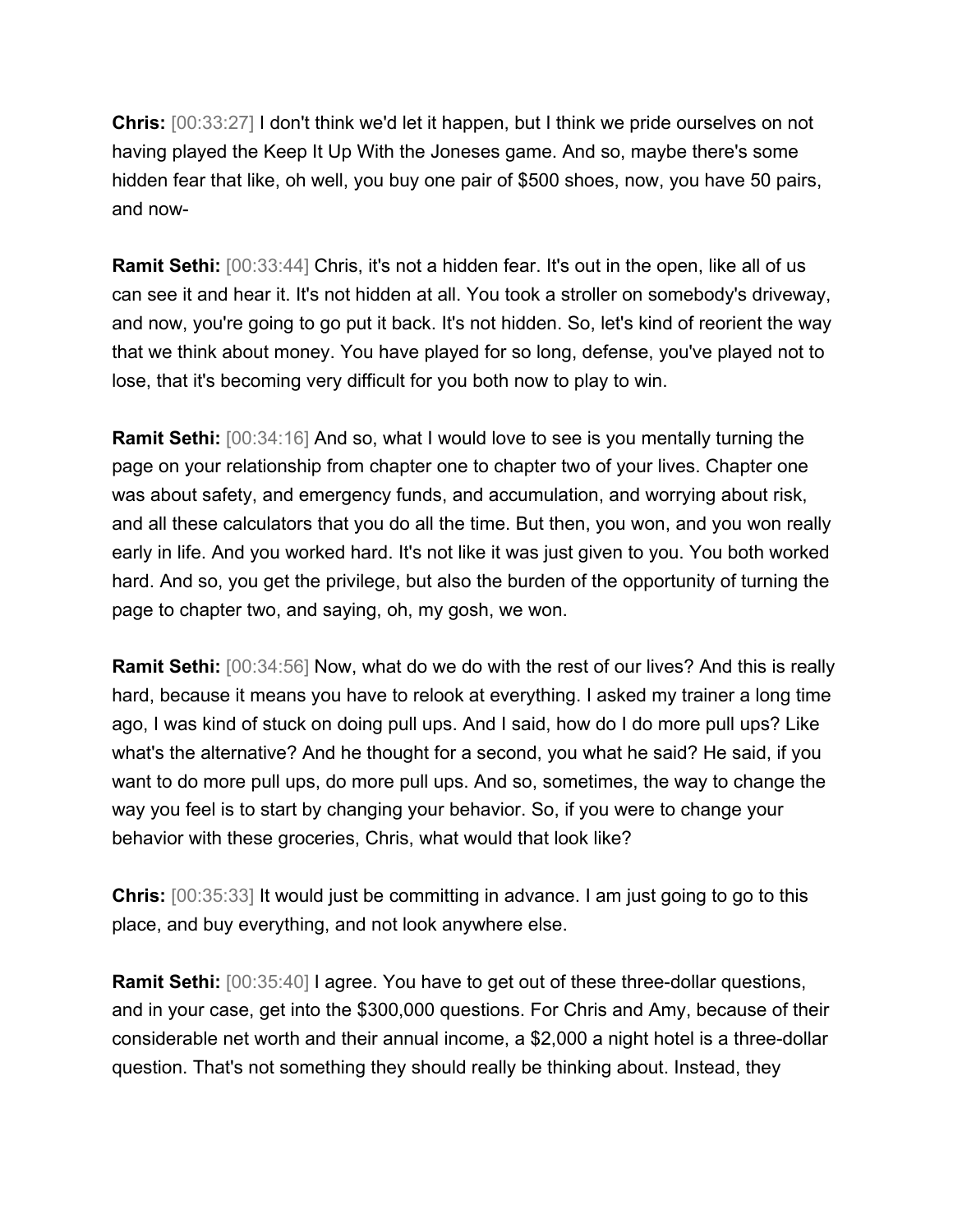should be asking 300,000-dollar questions or even questions that aren't even about money itself.

**Ramit Sethi:** [00:36:10] They should be saying, what kind of trip do we want to take? What kind of experience do we want to create for our family? What kind of memories? And so, when you listen to this, I know it can be tempting hearing some of these big numbers \$2,000 a night, must be nice, I wish I could spend that kind of money, other people are starving, but I'm intentionally showing you this episode, because I want you to know that at every different level of personal finance, we all have three-dollar questions that we obsess over.

**Ramit Sethi:**  $[00:36:41]$  It might be buying pre-cut vegetables for you that literally cost \$3, or you might have such a high net worth that buying a car is a three-dollar question to you. The principle stands regardless of the exact numbers. Now, let's get back to how Chris and Amy should be approaching their travel. Can I foresee a future where you simply write an email and delegate it to your luxury travel adviser who simply makes it happen, and you will not be involved in the mechanics at all? At your net worth. and certainly, at your net worth in about X number of years, you should not be looking at united.com.

**Ramit Sethi:** [00:37:19] So, let's do a couple of things that are very tactical for you right now. First of all, I usually do something called the 100-dollar rich life challenge, but the two of you are too successful to do a 100-dollar challenge, so we're actually going to up the stakes. Okay. The way that it works is I give them a challenge to spend \$100 on something that they love, and it's not for their kids, and it's not for their dog. It's got to be for you. Now, I want to ask you, since I tell the average person to do the 100-dollar challenge, what should the number be for the two of you individually?

**Chris:** [00:38:06] Has to be over \$200, because that's our threshold, where it's like spend it without even talking about it.

**Amy:** [00:38:13] I was thinking 500 to a thousand. Chris is probably wanting to throw up right now, as I say that. No.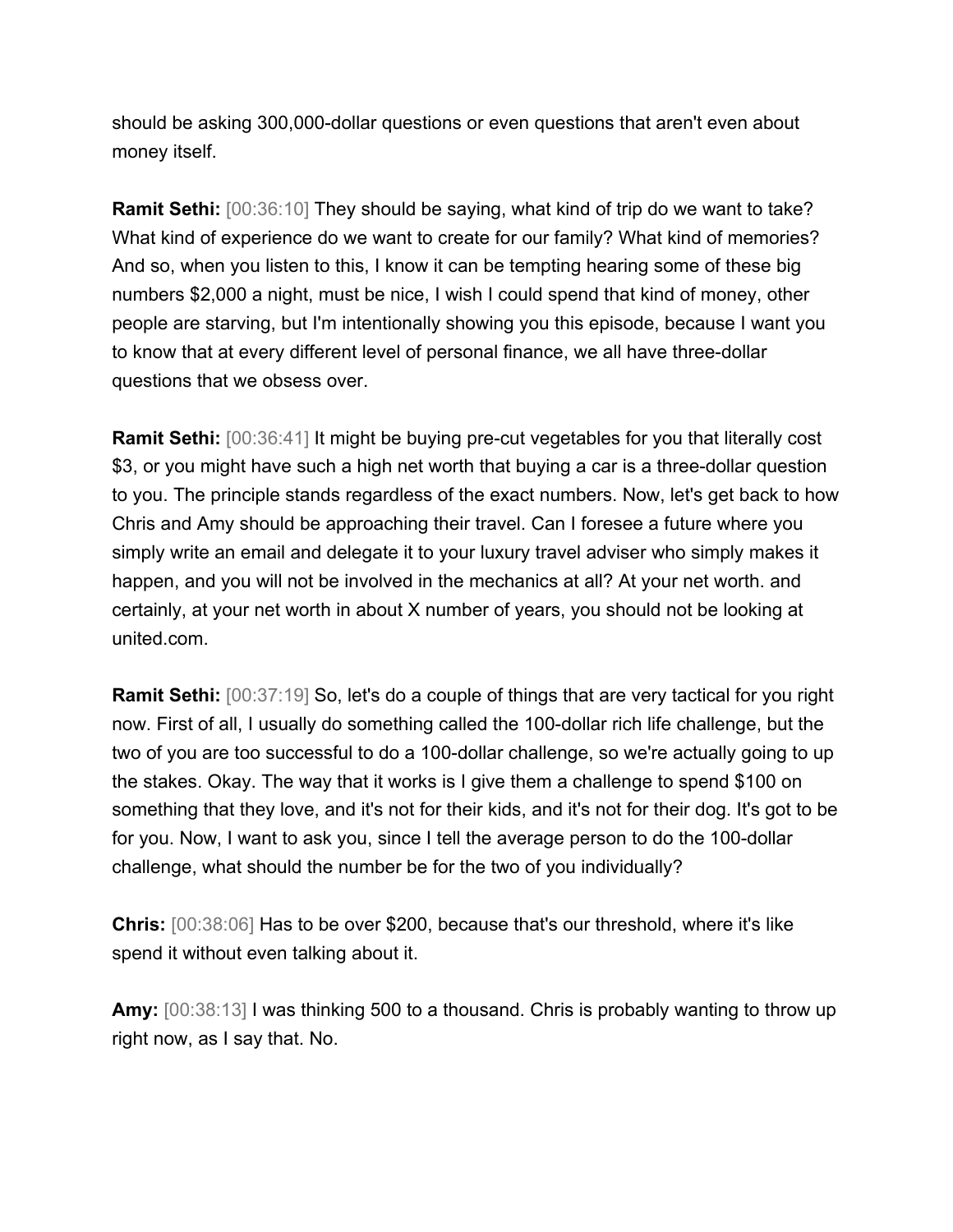**Ramit Sethi:** [00:38:21] Hold on. Let's rewrite that habit that both of you have, which is to anticipate that the other person is going to be averse to it. You've done this multiple times, both of you. Let's rewrite that out of existence today. Okay. Just like Chris did, make your pitch for your number and create some magic here.

**Amy:** [00:38:43] Well, I think we should target \$1,000. I'm trying to position it in a way that doesn't play defensive, and I find myself catching myself going that direction. I think \$1,000 is unique, in that it opens up a variety of new purchasing opportunities that we typically wouldn't necessarily assess on a whim, and it allows us to be very creative and adventurous around how you can use that money. Like what kind of experience could you get for \$1,000? Is it material? Is it a class? Is it like a full experience? Is it like the photographs that come with it? Like what could you get for \$1,000?

**Ramit Sethi:** [00:39:32] Okay. Thank you, Amy.

**Chris:** [00:39:34] Yeah. So, in my mind, I was thinking of raising, I see your thousand, and I raise you to 5,000.

**Amy:** [00:39:42] Unexpected, but I like it. Okay.

**Chris:**  $[00:39:45]$  It's a challenge now, because there are so many things that you could buy for more than \$100. I'm sure there are so many things you can buy for more than \$5,000, but I have no idea what they would be.

**Ramit Sethi:** [00:39:55] You should know, Chris. This level, you should know. You should not know the price of organic strawberries at two different grocery stores, I'm going to tell you that right now. Okay. Amy, he said \$5,000. Are you comfortable with that?

**Amy:** [00:40:13] I am comfortable with that. My response when I heard him say 5K was actually pleasantly surprised.

**Ramit Sethi:** [00:40:23] Why?

**Amy:** [00:40:23] I wasn't expecting it.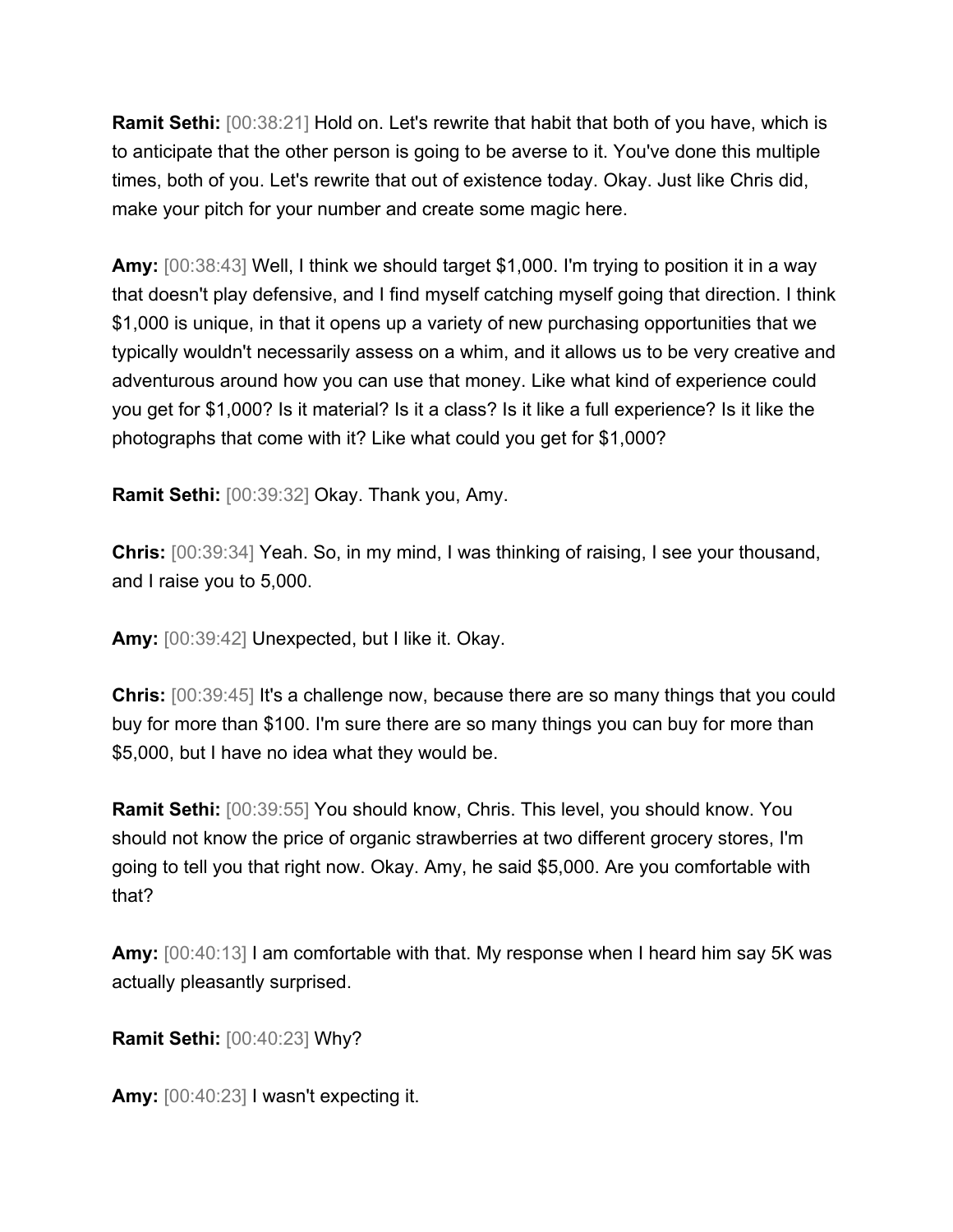**Chris:** [00:40:26] I'm still stuck on like, what am I going to spend this money on?

**Ramit Sethi:** [00:40:31] So, that's a great question. Chris, how would you find out the answer to that?

**Chris:** [00:40:36] We would talk about it.

**Ramit Sethi:** [00:40:37] No, but it's you spending 5,000 yourself, and she's going to spend 5,000 herself.

**Chris:** [00:40:41] Oh, I thought we were spending this together. Oh, man.

**Amy:** [00:40:48] Chris is like, I take it back.

**Chris:** [00:40:51] No, I'm not on board anymore. I'm backing Amy.

**Amy:** [00:40:56] I was like, wow, okay.

**Chris:** [00:40:58] I thought we get to spend it together.

**Amy:** [00:41:00] No.

**Chris:** [00:41:01] Oh, man, my palms are sweaty. I'm like, I don't want to spend \$5,000, I don't need anything.

**Ramit Sethi:** [00:41:11] Of course, you don't need anything. This isn't about the thing you're going to buy. What is it really about?

**Amy:** [00:41:20] Letting go of like retraining and rewiring our brains to be comfortable.

**Ramit Sethi:** [00:41:29] Building the skills and the habits of knowing how to buy something, not optimizing for it. So, you both tell me a number that works for both of you. It's your number, it's not mine.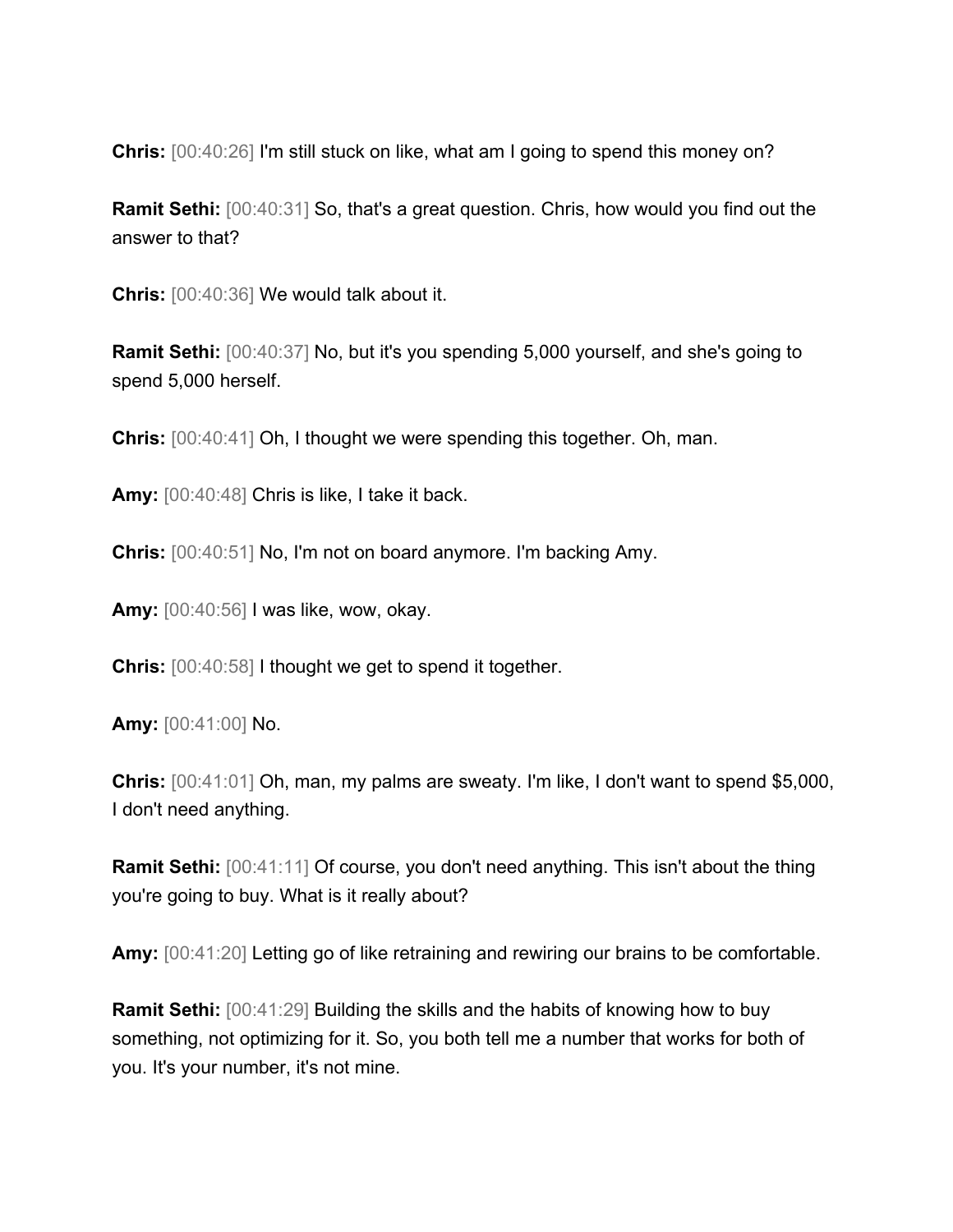**Chris:** [00:41:42] What's the time frame for buying this thing?

**Ramit Sethi:** [00:41:45] Forty-eight hours.

**Chris:** [00:41:47] Oh, jeez.

**Amy:** [00:41:48] Wow. Okay.

**Ramit Sethi:** [00:41:49] You guys should know that this back and forth went on for about 15 to 20 minutes. This discussion about, is it 500? Is it a thousand? Blah, blah, blah, on, and on, and on. Again, exemplifying the point that Chris and Amy are focused on three-dollar questions, not 30,000 or 300,000, also, a lot of meta talking about the process. Some couples love to talk about talking, talk about the process, and sometimes, one of the best things you can do is simply stop talking and shift to becoming more decisive. Sometimes, decisions are just not that important. Make it. If something goes wrong, it's reversible, no big deal. For big things, should we have children? That kind of thing, yeah, you should be very, very deliberate. But sometimes, for a little decision, just make it and move on.

**Ramit Sethi:** [00:42:44] I'm still waiting for the number. Decisive.

**Amy:** [00:42:48] 2,500.

**Chris:** [00:42:51] I'm just going to go back to 1,000.

**Ramit Sethi:** [00:42:56] Here's a suggestion. When the two of you differ on a number, whether for traveling, diapers, car, what if you decided to go with the higher one? What if that was just a basic rule? Totally opposite of every other couple. But in your case, it would be a simple rule that would help change the dynamics of your conversations.

**Chris:** [00:43:23] But is the number a target, or a ceiling, or a minimum, is it like-

**Ramit Sethi:** [00:43:28] I don't know.

**Chris:** [00:43:29] Yeah.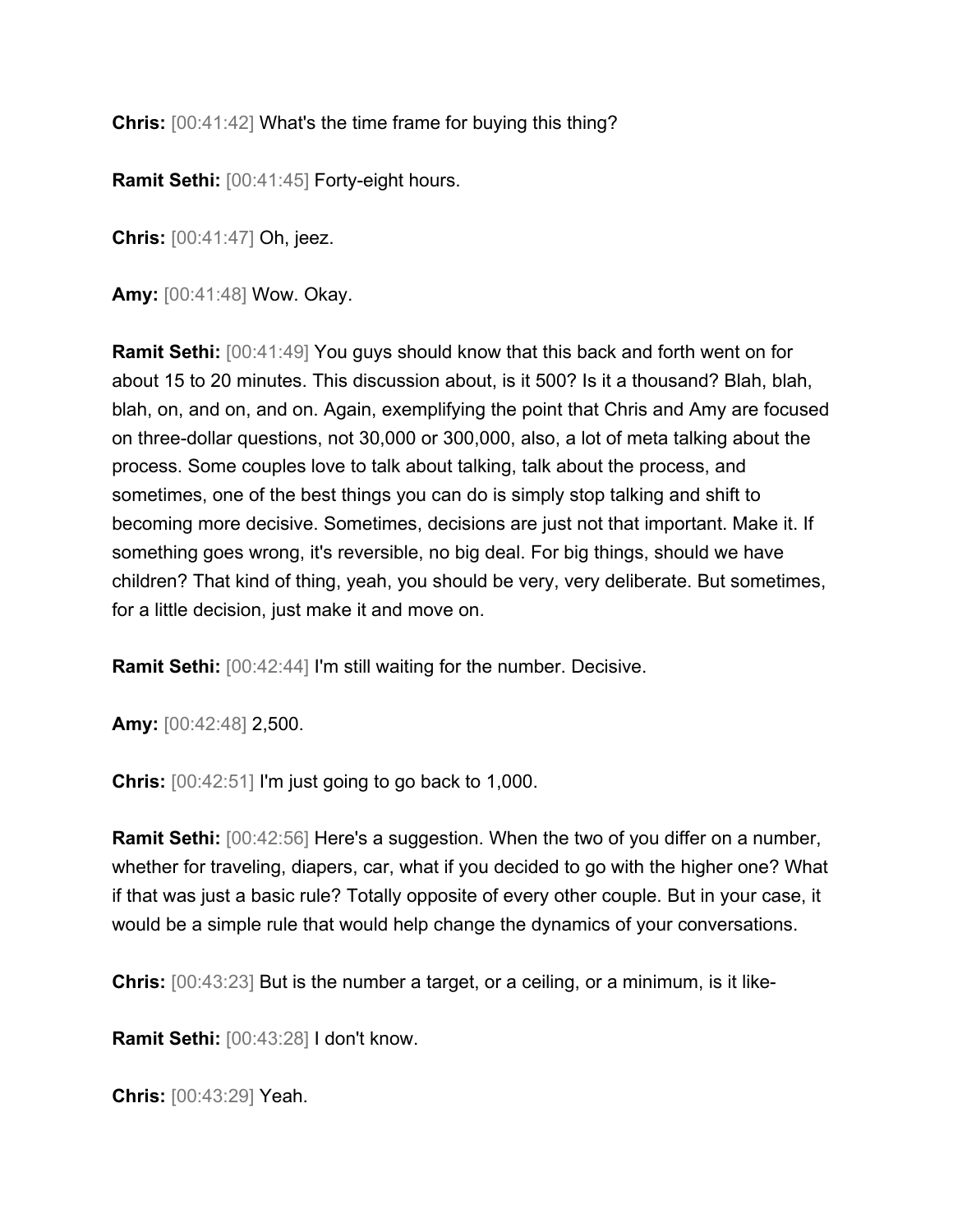**Ramit Sethi:** [00:43:31] The point is not to find the technicality, the point is to change your behavior.

**Amy:** [00:43:38] I mean, here's the thing, we're going through this for a reason. We know we want to change. And so, to Ramit's point, we're going to have to feel discomfort in order for that to become more comfortable over time. And fortunately for us, we have an incredible trip coming up. So, you could think about, what kind of experience do you want? Could you want to commit to a specific experience, a rental of some sort, something during the trip that is going to give you an experience that you otherwise wouldn't have? I think there's ample opportunities here, in the here and now, that we wouldn't have if we didn't have this trip coming up, if it wasn't in the midst of summer, we didn't have a newer house that we recently moved into. Like there's a lot of options.

**Chris:** [00:44:36] I hear you. I'm just struggling.

**Ramit Sethi:** [00:44:39] You don't need to know how to do it yet, you just need to pick a number.

**Chris:** [00:44:45] Then, we'll go with Amy's 2,500.

**Ramit Sethi:** [00:44:48] Alright, great. Amy, do you agree?

**Amy:** [00:44:50] Yes.

**Ramit Sethi:** [00:44:51] You can afford almost anything. Have you internalized that?

**Chris:** [00:44:57] There's always another level to something that I don't feel like it would fit into our like life plan.

**Ramit Sethi:** [00:45:08] Like private jet? Okay. We're not going to jump there. Fine. But what's the level up or more meaningful from what you currently live?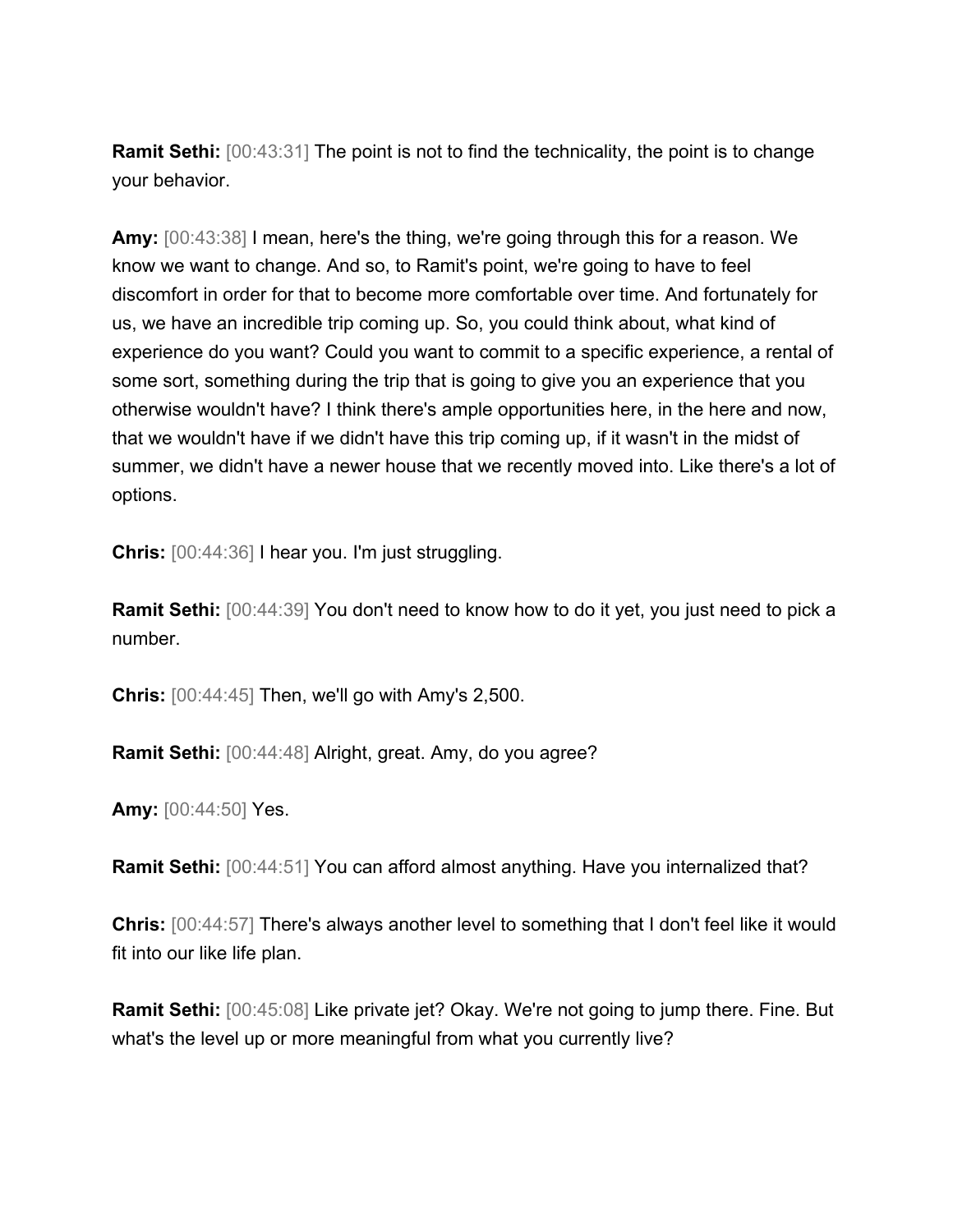**Chris:** [00:45:19] We don't have a chef every night of the week, come to the house, and cook for us instead of cooking meals.

**Ramit Sethi:** [00:45:24] Great. Great example. And the chef, by the way, could go anywhere from delivering once a week to-

**Chris:** [00:45:31] This is my thing by the way, I'm going to spend \$2,500 on someone to cook for us.

**Ramit Sethi:** [00:45:35] Love it. Love it. Look. It can go from everywhere from once a week delivery to live-in chef. There are so many layers in that one example. Just remember that a year from now, this number will be completely irrelevant to you. So, write me back in a couple of days, and show me, in fact, what you spent on. I'd love to see it. I think we've added at least one word to your repertoire today. What word was that?

**Amy:** [00:46:02] Decisive.

**Ramit Sethi:** [00:46:02] Yeah, decisive. Knowing that you have the money, you will have more money, and that your job is not to optimize for cost, but rather to optimize for magic, and magic can sometimes be expensive. Sometimes, it's an extra \$2. Maybe sometimes, it's cheaper. Who cares? But that's where we start. For me, the greatest tragedy is seeing somebody live a life smaller than they have to, and I really want you to be living a bigger life, really being intentional about it. That, to me, is truly a rich life.

**Amy:** [00:46:40] That's amazing. I think that resonates very deeply, and I feel very inspired right now.

**Ramit Sethi:** [00:46:49] A couple of nights later, I received a message from Chris. This is all it said, salads, eat your green salad with chickpea croutons and green goddess dressing with avocado and lime dressing. Soups, roasted curry cauliflower. Mains, salmon with chimichurri pork tenderloin. I said, what is this? And he wrote, meals for next week from the chef that's cooking for the week. Well done to Chris and Amy. Thanks for being so candid.